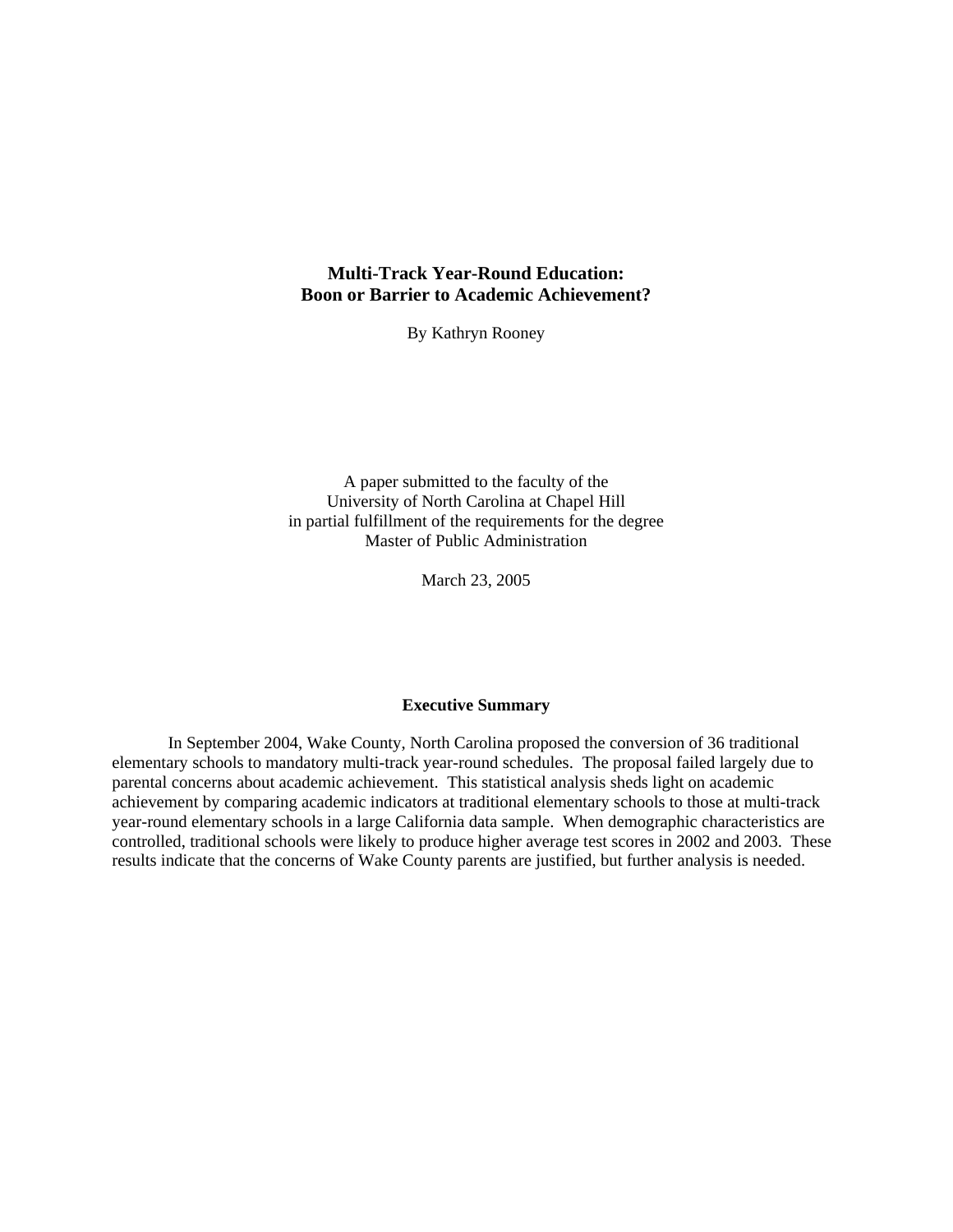#### <span id="page-1-0"></span>**Introduction**

In September 2004, the Wake County, North Carolina Board of Education considered the best way to address school overcrowding in Wake elementary schools. Due to rapid population growth, a state-mandated class size reduction policy, and protracted school construction, county planners anticipate an over-enrollment of 4,100 students in 2005-06.<sup>1</sup> One proposal to alleviate overcrowding was the temporary conversion of 36 elementary schools from traditional schedules to multi-track year-round schedules. The proposal provoked a public outcry from parents. As a result of the parental opposition, Wake County decided against year-round schools and instead opted to address school overcrowding by purchasing modular classrooms. This decision was made despite the \$20 million projected cost savings of year-round school conversion.<sup>2</sup>

Parental resistance to compulsory year-round schools was based largely on two concerns: family scheduling problems and questions about academic achievement at compulsory multi-track year-round schools.<sup>[3](#page-27-0)</sup> Parents' concerns about academics were understandable based on the conflicting results produced by studies on year-round schools and academic achievement.<sup>4</sup> This study helps to resolve these conflicts by comparing elementary school academic achievement at multi-track year-round schools and traditional schools. The results of this study are used to make recommendations to the Wake County School Board.

A number of studies demonstrate that student academic achievement is lower at year-round schools than at traditional schools.<sup>[5](#page-0-0)</sup> Lower academic achievement at year-round schools is often attributed to the existence of student ability groups (tracks) that segregate students based on demographic factors and achievement levels.<sup>6</sup> Substantial differences frequently exist between the quality of teachers and other resources allocated to each track, and these differences can produce disparate learning environments. Contrary to these findings, other studies show higher achievement at year-round schools. Authors of these studies conclude that achievement is higher because students at year-round schools do not need to spend as much time reviewing material as students in traditional calendars with long summer breaks.[7](#page-0-0) Thus, students in year-round schools may be able to retain more material and learn new material at a faster pace. Additional potential advantages of year-round education include improved teacher and student attendance and lower dropout rates. $8\degree$  To further complicate this question of academic achievement, many studies find no significant achievement differences between year-round and traditional schools.<sup>[9](#page-30-0)</sup>

The current literature fails to adequately address issues of educational equality. Factors such as school racial composition, location, and average student socio-economic status may substantially impact student achievement at both year-round and traditional schools. Demographic factors may in fact be more important in determining student success than school calendar type. However, few studies include such factors in their analyses.

Another problem with the current literature on year-round schools is the lack of distinction between multi-track and single-track year-round schools. Multi-track schools divide students into groups or 'tracks' (usually four) of students that attend school on a rotational schedule. In a four-track school, three tracks of students attend while the fourth track is on vacation. When the fourth track returns to school, another track goes on vacation. Vacations at multi-track year-round schools are much shorter in length, than the traditional school summer vacation. Single-track year-round schools also operate on year-round schedules, with numerous short breaks. In single-track schools, all students attend school at the same time and take vacations at the same time. In most cases, multi-track year-round schools are implemented to increase school capacity.<sup>10</sup> In contrast, single-track year-round schools are usually implemented for academic reasons. All year-round schools and traditional schools require the same number of instructional minutes each school year.<sup>11</sup>

Wake County has considered and rejected many proposals for mandatory multi-track year-round (henceforth referred to as 'multi-track' schools). It is likely that such proposals will be considered again if Wake County continues to experience rapid growth.<sup>12</sup> Most research indicates that conversion to multitrack schedules can result in considerable cost savings for districts.13 Although transition costs and operating costs for multi-track schools are substantial, the per-pupil costs are typically lower compared to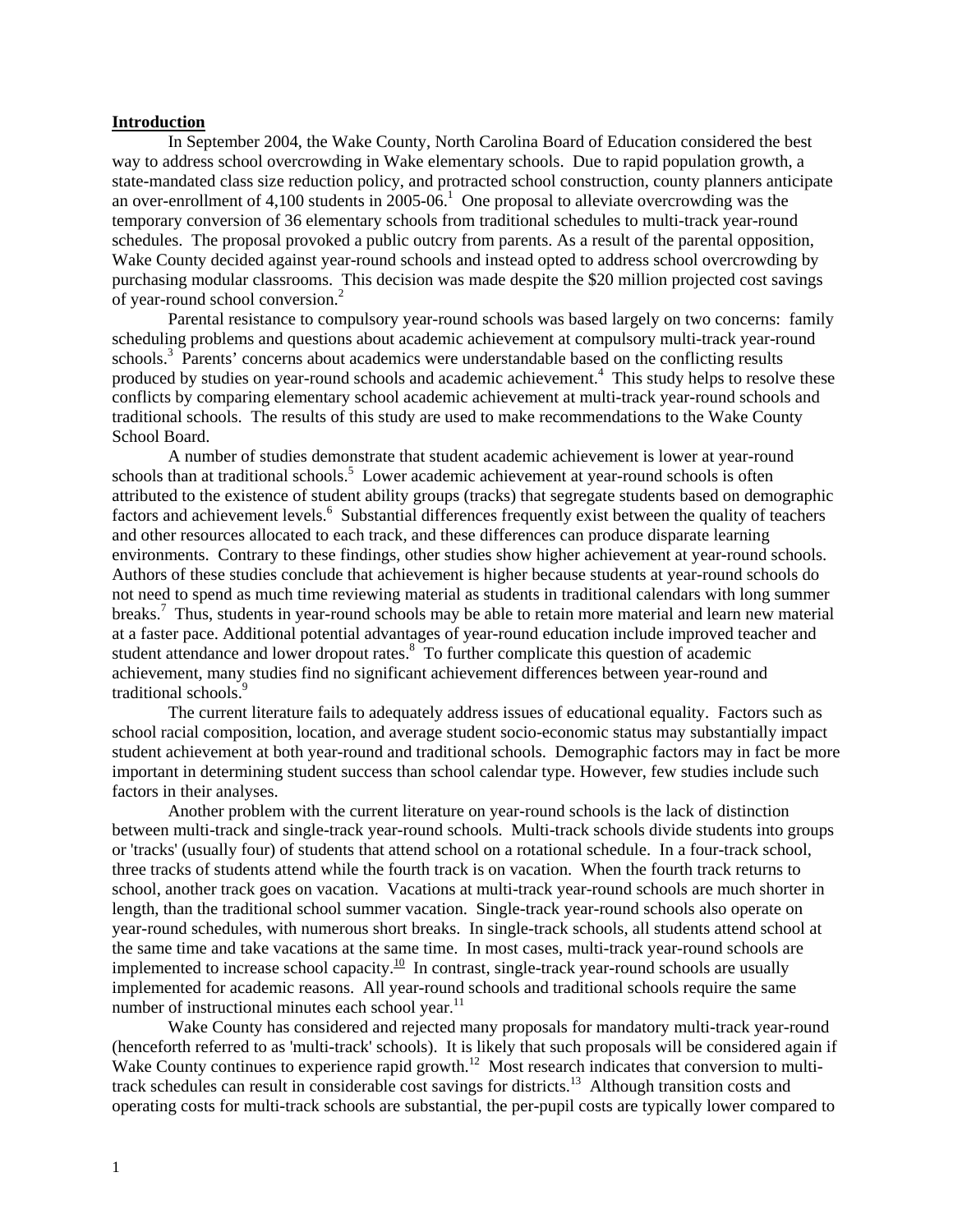traditional schools.<sup>14</sup> However, cost savings should not come at the expense of academic excellence. This study compares average academic achievement at multi-track year-round schools to traditional schools by examining a large data sample of both types of elementary schools. The results provide additional information for Wake County policy makers.

The first Wake County multi-track year-round elementary school opened in  $1991$ <sup>15</sup>. The county currently has 11 multi-track elementary schools, all of which operate as magnet schools.<sup>16</sup> These schools each have a base enrollment area and accept applications for the remaining enrollment spots.<sup>17</sup> Students living within the base enrollment areas are automatically assigned to particular magnet schools. Students outside the base enrollment areas must apply in order to attend. Thus, the majority of the students at each of these magnet schools attend voluntarily.

Wake County schools do not comprise an appropriate sample for examining compulsory yearround schools because all of the multi-track year-round schools in Wake County are magnet schools. Magnet schools with predominantly voluntary enrollment policies often produce higher academic performance. However, higher academic performance is often attributable to more motivated student populations and more involved parents rather than differences in educational quality.<sup>18</sup> For this reason, Wake County schools were not the subject of the analysis and California schools were used instead.

In 2002, California had the greatest number and highest percentage of year-round schools of any state. Twenty-two percent of all schools in California were year-round in 2002.<sup>19</sup> Twelve-hundred seventy-four (82 percent) of the 1,560 year-round schools were at the elementary school level.<sup>20</sup> Ninehundred and sixteen (59 percent) of the year-round schools were multi-track and enrolled a total of 978,133 students.<sup>[21](#page-0-0)</sup> The large number and percentage of California multi-track schools facilitates a thorough study of the differences between school calendar types. In contrast to Wake County's multitrack schools, California multi-track year-round schools are not limited exclusively to magnet schools. Most California students are assigned to multi-track schools rather than choosing to attend.<sup>22</sup> Thus, academic achievement differences cannot be attributed to school choice. The California sample provides a large data pool, the ability to control for key demographic factors, and clear measures of academic achievement.

#### **Methodology**

My statistical analyses compared characteristics (such as racial composition and average class sizes) of multi-track and traditional schools.<sup>23</sup> Single-track schools were not included in this study because they would not help solve Wake County's overcrowding problem. Academic achievement at multi-track and traditional schools was examined while holding demographic characteristics constant (Refer to Appendices A-0 for all variables, explanations, and statistical output).<sup>24</sup> This comparison allows researchers to predict actual achievement differences between the two types of schools. Finally, the California data set was restricted to schools that resemble Wake County public non-magnet schools in order to understand how academic achievement in Wake County might differ between compulsory multitrack and traditional schools[.25](#page-0-0) These restrictions were imposed to make the study more generalize-able to Wake County.

The 2002 and 2003 California data used for this analysis is available on the California Department of Education website.<sup>26</sup> The following school types were excluded from the California sample: single-track year-round schools, high schools, middle schools, stand-alone kindergartens and any schools that offered only first grade and kindergarten.<sup>27</sup> Any alternative schools were also removed from the data set.<sup>28</sup> Additionally, schools that did not have at least ten valid Academic Performance Index (API) test scores were eliminated.<sup>29</sup> The final remaining sample consisted of 4,181 traditional and multitrack schools.

It is difficult to accurately measure academic achievement and growth in achievement. California has opted to measure academic achievement and growth with the Academic Performance Index (API). This study measured academic achievement using four distinct indicators. These indicators were: 2002 API scores, 2003 API scores, change in API from 2002 to 2003, and attainment (or non-attainment) of school target growth (according to the California state definition).<sup>30</sup> By measuring academic achievement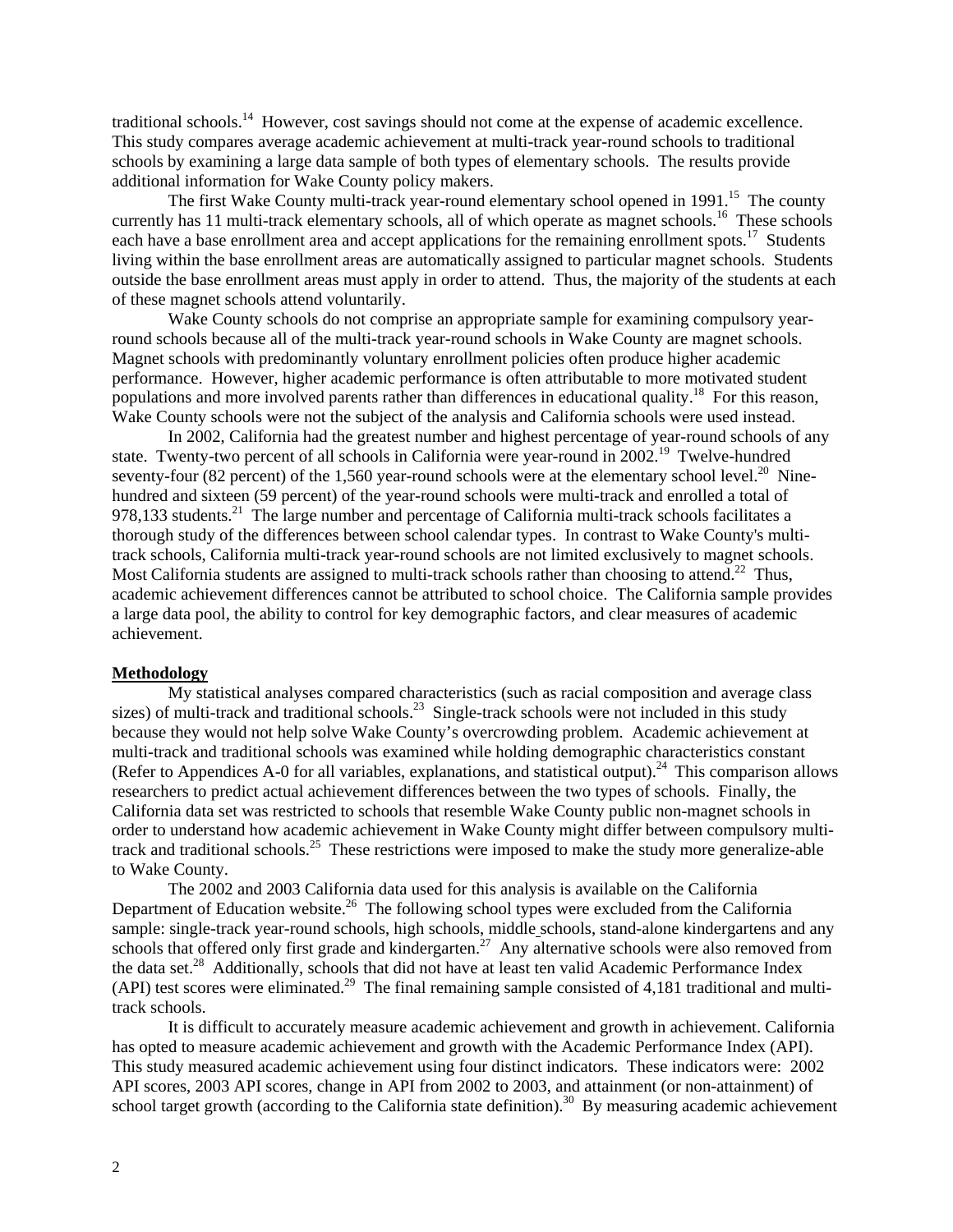in four different ways, the study captures static academic achievement in both 2002 and 2003, short-term academic progress, and academic achievement as defined by the state of California.

The API is a numeric index (or scale) that ranges from a low of 200 to a high of 1000. A school's API score is an indicator of a school's performance level.<sup>31</sup> The API combines the results of several standardized tests into a single indicator.<sup>32</sup> Change from 2002 to 2003 is computed by subtracting the score in 2002 from the score in 2003. The attainment of school target growth is calculated in the following way. If a school attained an average API of 800 in 2003, it automatically met target growth. Schools that did not attain an average score of 800 in 2003 met the target only if their average 2003 API increased by five percent of the difference between 800 and its 2002 API score.

### **Results**

The initial analyses showed noticeable differences in academic achievement between multi-track and traditional schools. Both 2002 and 2003 APIs were significantly statistically higher at traditional schools, although the average score change from 2002 to 2003 was higher at multi-track schools.<sup>33</sup>

|                        | Average 2002     | Average 2003 School | Average 2002-2003   |
|------------------------|------------------|---------------------|---------------------|
| <b>School Calendar</b> | School API Score | <b>API</b> Score    | <b>Score Change</b> |
| Multi-track            | 634              | 671                 |                     |
| <b>Traditional</b>     | 718              | 747                 |                     |

The analyses further indicated that multi-track schools were significantly more likely to meet the school target than traditional schools. The seeming contradictions between scores, score change, and target attainment may be partially attributable to a range restriction effect where it is more difficult to increase average scores as the initial averages approach the maximum score of 1000. These results do not factor in differences in the demographics of the school that may impact academic achievement.

There were a number of statistically significant descriptive contrasts between multi-track and traditional schools, some of which are shown in the following table. $34$ 

|                 |            |             | Average %  |              |          |          |              |          | Average %    |
|-----------------|------------|-------------|------------|--------------|----------|----------|--------------|----------|--------------|
|                 |            |             | of parents | Average %    | Average  | Average  | Average      | Average  | of students  |
|                 |            | Average %   | with high  | of parents   | $%$ of   | $%$ of   | $%$ of       | $%$ of   | eligible for |
|                 | Average    | of teachers | school     | with college | students | students | students     | students | free or      |
| <b>School</b>   | school     | with full   | degree or  | degree or    | who are  | who are  | who are      | who are  | reduced      |
| <b>Calendar</b> | enrollment | credentials | less       | higher       | Asian    | Hispanic | <b>Black</b> | White    | price lunch  |
| Multi-track     | 947        | 87%         | 63%        | 16%          | 5%       | 65%      | 8%           | 19%      | 74%          |
| Traditional     | 513        | 92%         | 44%        | 31%          | 9%       | 38%      | 7%           | 40%      | 49%          |

In addition to these results, multi-track schools were also more likely to be urban and less likely to be located in the suburbs, towns, or rural areas than traditional schools. This data provides a descriptive profile of schools with multi-track year-round calendars and traditional calendars.

Secondary statistical analysis used the demographic differences between multi-track and traditional schools to better clarify the relationship between academic achievement differences and school calendar.<sup>34</sup> The following school-level demographic factors were included in the analysis: student socio-economic status, teacher qualifications, parent education level, racial composition, location, class size, and school size.<sup>35</sup> No parent education data was available for Wake County.<sup>36</sup>

In 2002, the type of school calendar predicted the average API score even with all of the demographic variables held constant. When all the demographic factors were considered, students at traditional schools scored an average of 9.13 points higher than students at multi-track schools.<sup>37</sup> When the California data was restricted to schools that resembled Wake County schools, students at traditional schools scored an average of 9.55 points higher than students at multi-track schools.<sup>38</sup>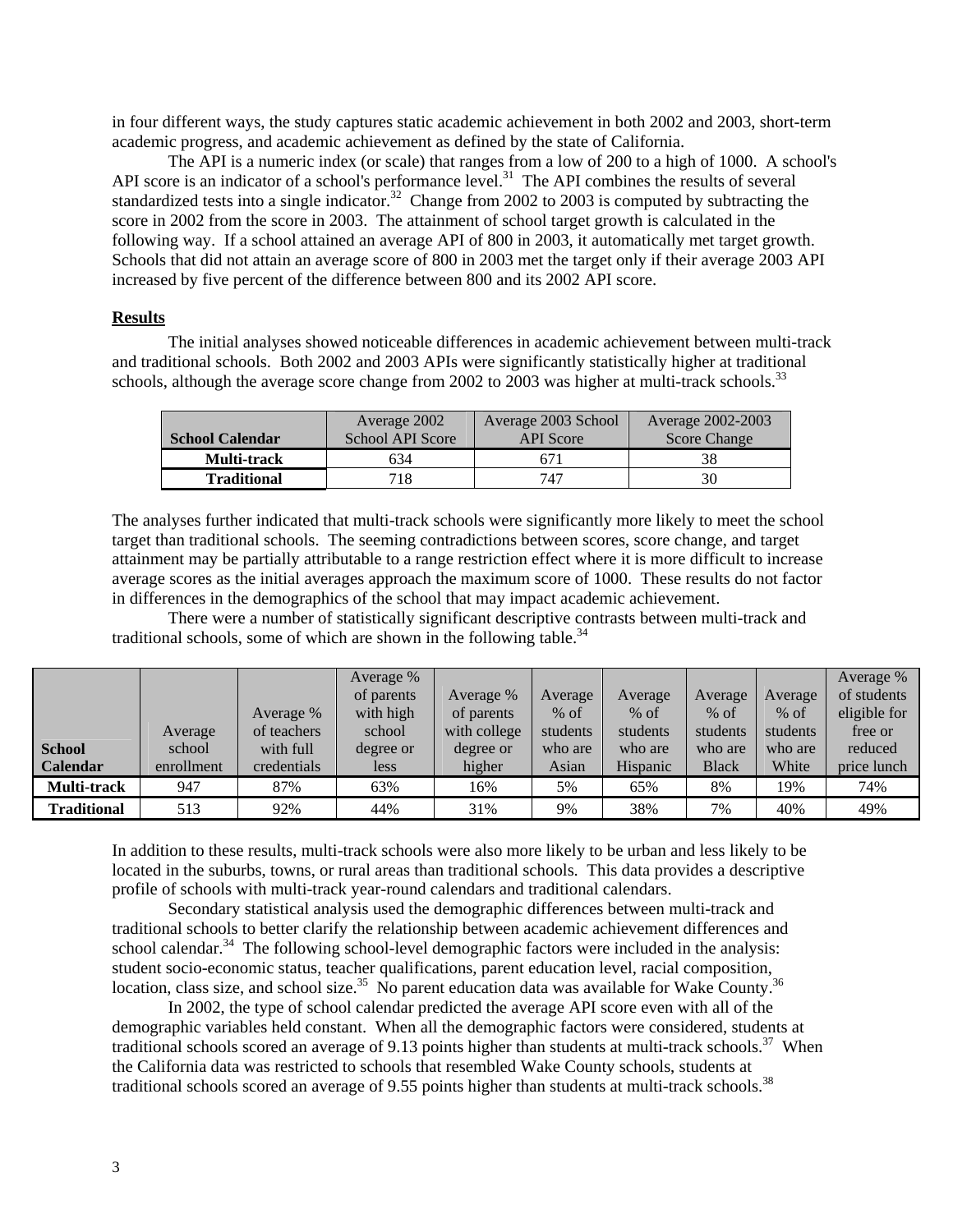The results were similar in 2003. Holding all the demographic factors constant, traditional schools were likely to score nearly 10 points higher than multi-track year-round schools.<sup>39</sup> When the data was limited by Wake County demographics, students at traditional schools scored 10.68 points higher than multi-track schools in  $2003$ .<sup>[40](#page-0-0)</sup>

However, the type of school calendar did not predict API change between 2002 and 2003.<sup>41</sup> There was also no statistical difference between 2002-2003 API change between multi-track and traditional schools when filtered to match Wake County parameters.<sup>42</sup>

The final indicator was the attainment of school target API growth in 2003. When the demographic factors were controlled, school calendar type did not influence whether or not schools met the state target.<sup>43</sup> When the schools in the data set were limited in order to resemble Wake County schools, the type of school calendar did not significantly affect the attainment or non-attainment of target growth as determined by the state of California.<sup>44</sup>

Although the preliminary analysis indicates that students in multi-track schools were more likely than students in traditional schools to improve their scores or attain the statewide target, multitrack schools also had more room to improve their scores due to lower 2002 scores. The additional room for improvement may account for the disappearance of academic achievement differences when other factors are included in the analyses.

In each of the analyses, socio-economic status was the greatest or second greatest predictor of academic achievement. As the percent of students eligible for free or reduced price lunch increased, the average academic achievement decreased across all 4 academic achievement indicators. This was true for the unfiltered California data and when the data was restricted to Wake County characteristics.

### **Conclusions and Limitations**

The results of this study suggest that students at traditional elementary schools academically outperform students at multi-track elementary schools. Therefore, the concerns of Wake County parents about academic achievement and multi-track schools are justified according to this analysis. School calendar type appeared to influence average API scores in both 2002 and 2003. When demographic and descriptive factors were held constant, traditional schools still scored 9 to 11 points higher than multi-track year round schools in both 2002 and 2003. This score difference between traditional and multi-track schools may seem inconsequential out of a possible score range of 800 (from 200-1000). However, the 9 to 11 point difference is large enough to merit further investigation.

The API score differences found in this analysis may indicate potential problems with the educational systems at multi-track year-round schools. There are a number of reasons that may cause academic achievement to be lower at multi-track schools. Students may actually need *more* review time with frequent breaks rather than one long summer vacation. Some authors suggest that most learning loss occurs within the first two-weeks of non-learning. With numerous short breaks, total learning loss may be greater at multi-track schools.<sup>45</sup> Furthermore, the cycle of learning is disrupted more frequently in year-round schools. Teachers in multi-track schools pack up all their supplies when their student track goes on vacation.<sup>46</sup> These frequent changes may be disruptive to both students and teachers, and the lack of stability may be reflected in student academic achievement.<sup>47</sup> Maintenance of school facilities which operate at capacity can fall behind schedule more easily than at traditional schools. Aging or run-down schools can cause student performance to suffer.<sup>[48](#page-0-0)</sup> Another possibility is that teachers in multi-track schools may be more likely to burn-out and the quality of teaching may suffer.<sup>[49](#page-0-0)</sup> Within multi-track schools, teachers may also have less time to pursue additional professional development opportunities which are available during the summer at traditional schools.<sup>50</sup> Finally, overall academic achievement at multi-track schools may be lower because the tracks are segregated in a manner which prevents low-performing students from studying with their higher-performing peers.<sup>51</sup>

It is impossible to account for every potential factor in any single study. Distinct curriculums and cultural differences between California and Wake County might result in different conclusions than those reached in this study. In addition, the analyses of test scores and particularly target growth attainment may differ between North Carolina and California because each state has different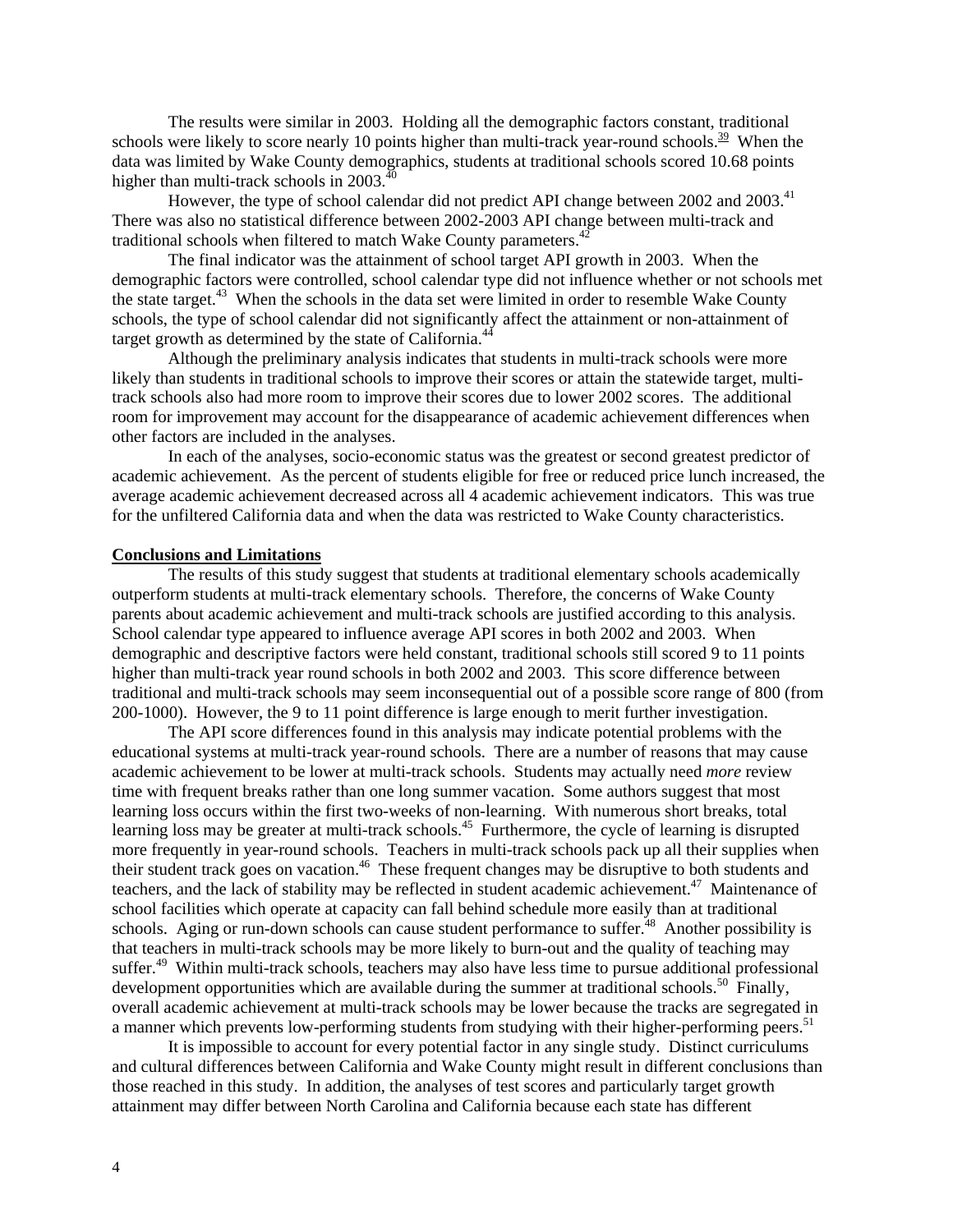achievement tests and measures target attainment differently. By restricting the California data to demographics present in Wake County, the results are made more applicable to the county. The large number of schools in the California data set allows Wake County policy makers to observe differences in school calendar data that may not be observable with a smaller North Carolina sample.

One of the major limitations of this study is its reliance on tests scores as the sole measure of academic achievement.<sup>52</sup> Clearly, test scores should not be the only way of evaluating schools or students. Both California and North Carolina emphasize standardized test scores for the purpose of accountability, but this fact should not preclude the evaluation of other academic indicators. For instance, average GPA, student and parent-reported satisfaction with schools, teacher-evaluations of student effort, teacher and student attendance rates, and dropout rates would provide more clarity for policy makers. Another limitation to this study is the statewide open enrollment policy of California schools. Although there is little data available on open enrollment patterns, one California education official indicated that the policy was not likely to effect enrollment patterns at traditional or multi-track schools specifically.

#### **Recommendations for Wake County**

While this analysis shows interesting academic achievement differences between school types, there are many other considerations for Wake County besides a 9 to 11 point difference in test scores. Wake County should consider conducting additional studies of existing non-magnet multi-track schools. These studies should address additional academic skills not captured by test scores. Further evaluation of academic achievement using different indicators would allow Wake County to determine if multi-track schools would meet specific county educational goals. According to the Wake County 2004-05 Student Assignment Plan, current county goals include providing every student a safe school environment, minimizing travel, maximizing assignment stability, improving student performance and planning for future growth.[53](#page-0-0) In order to assess whether multi-track schools can help the district to achieve these goals, Wake County needs to gather more information about academic achievement in these schools. Future academic achievement analyses using test scores should also be continued for a longer period of time than 2 years. It may be possible to see additional achievement patterns or more distinct trends over several years that cannot be observed from one year to the next.

It would helpful to have more information on the differences between academic achievement of students in multi-track schools and students in modular classrooms to better understand the policy implications in Wake County. Further research should also examine how building maintenance and segregated tracks influence student performance in multi-track and traditional schools. After conducting a thorough analysis of multi-track schools and academic achievement, Wake County should perform a rigorous cost-benefit analysis of multi-track schools and other policy options such as the purchase of modular classrooms. The cost-benefit analysis should also incorporate direct and indirect financial costs, scheduling issues, and effects on teachers. This type of analysis would allow Wake County to address all policy concerns in one model. My analysis of California schools provides a starting point for this type of study in Wake County.

Additionally, Wake County should examine how resources can be better allocated to schools with many disadvantaged students. Both the literature and the results of this study indicate that socioeconomic status has a major impact on academic achievement. Schools with high percentages of economically disadvantaged students may need different support systems, such as free tutoring within the school. The district may also benefit from offering incentives to experienced teachers who are willing to work in schools with high percentages of economically disadvantaged students.

In order to accommodate the burgeoning student population in Wake County schools, the school board decided in September to purchase modular classrooms rather than convert 36 schools to year-round calendars[.54](#page-0-0) The purchase may be an appropriate temporary short-term solution to overcrowding. In the long-term, Wake County will need to examine multi-track schooling. It would be advantageous to have a well-researched position on multi-track schools for future policy consideration. Wake County has an immediate demand for evaluation of policy options to alleviate overcrowding.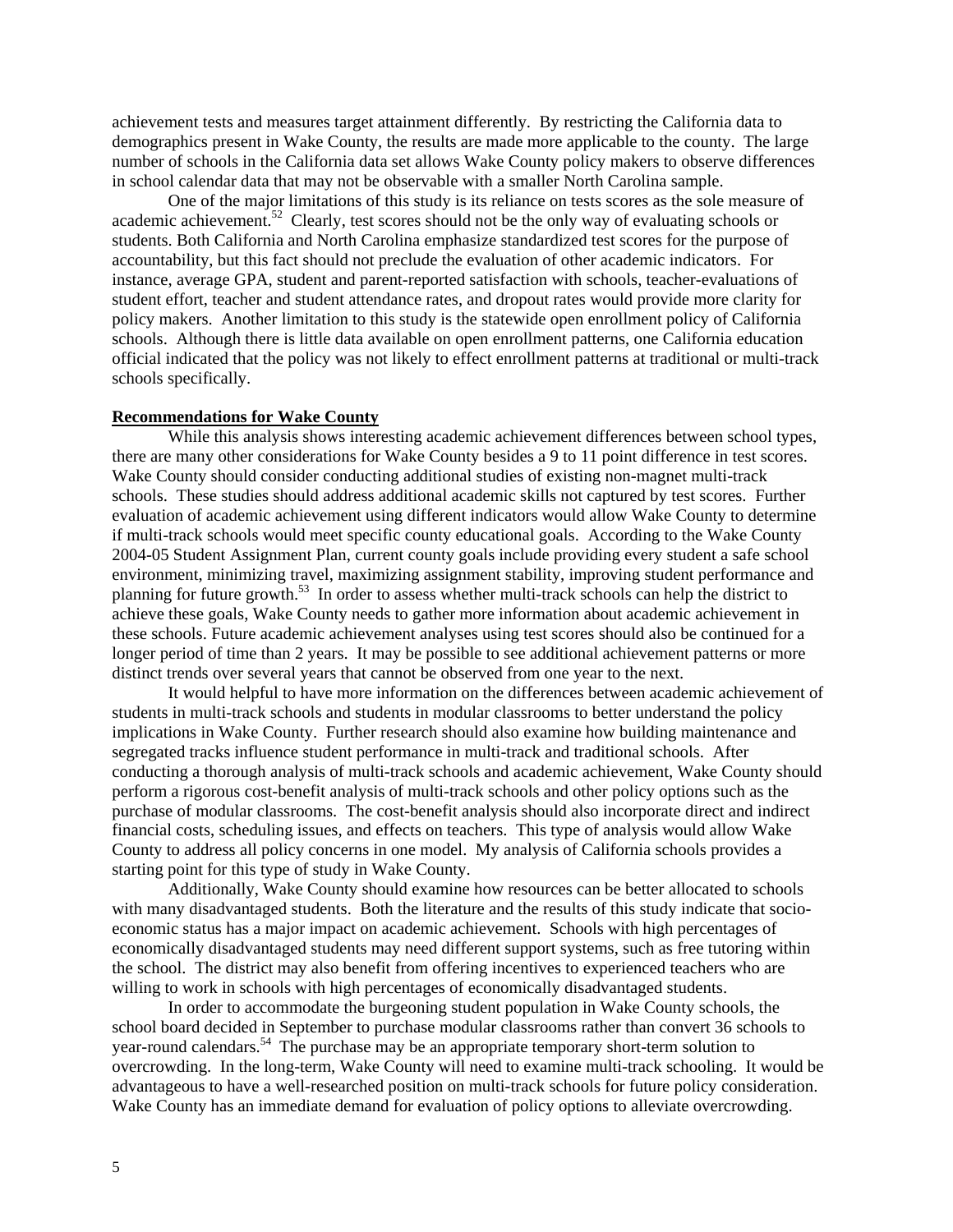## **Appendix A: Demographic Factors for California**

- Average class size kindergarten through  $3<sup>rd</sup>$  grade
- Average class size  $4<sup>th</sup>$  through  $6<sup>th</sup>$  grade
- Total student enrollment at school
- Percent of teachers with full credentials
- Percent of parents with some college
- Percent of parents with a college degree or higher
- Percent of students eligible for free or reduced price lunch
- Percent of students who are Asian
- Percent of students who are Hispanic/Latino
- Percent of students who are Black
- Percent of students who are Pacific Islander
- Percent of students who are Filipino
- Percent of students who are Native American/Alaska Natives
- Percent of students who are Multi-racial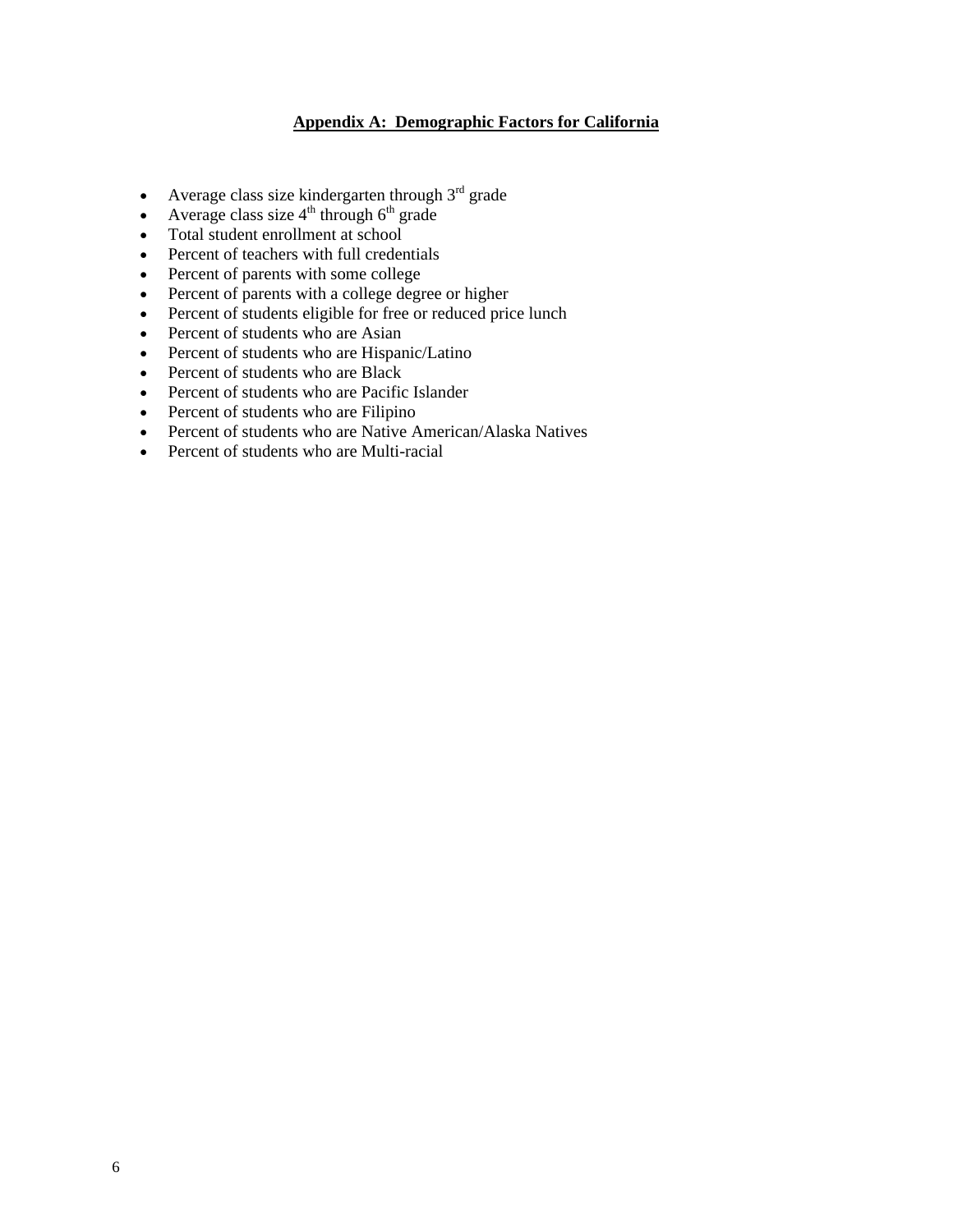### **Appendix B: Collapsed Variables**

- ¾ Percent of parents who did not graduate high school or attain an equivalent degree
- ¾ Percent of parents who obtained a high school degree
	- **Collapsed into: Percent of parents with a high school degree or less**
- $\triangleright$  Percent of parents who obtained a college degree
- $\triangleright$  Percent of parents who attended graduate school and/or obtained a graduate degree
	- **Collapsed into: Percent of parents with a college degree or higher**
- $\triangleright$  Large city
- $\triangleright$  Mid-size city
	- **Collapsed into: Urban area**
- $\triangleright$  Urban fringes of a large city
- $\triangleright$  Urban fringes of a mid-size city
	- **Collapsed into: Suburban area**
- $\blacktriangleright$  Large town
- $\triangleright$  Small town
- $\triangleright$  Rural, outside Metropolitan Statistical Area
- $\triangleright$  Rural, inside Metropolitan Statistical Area
	- **Collapsed into: Town or Rural area**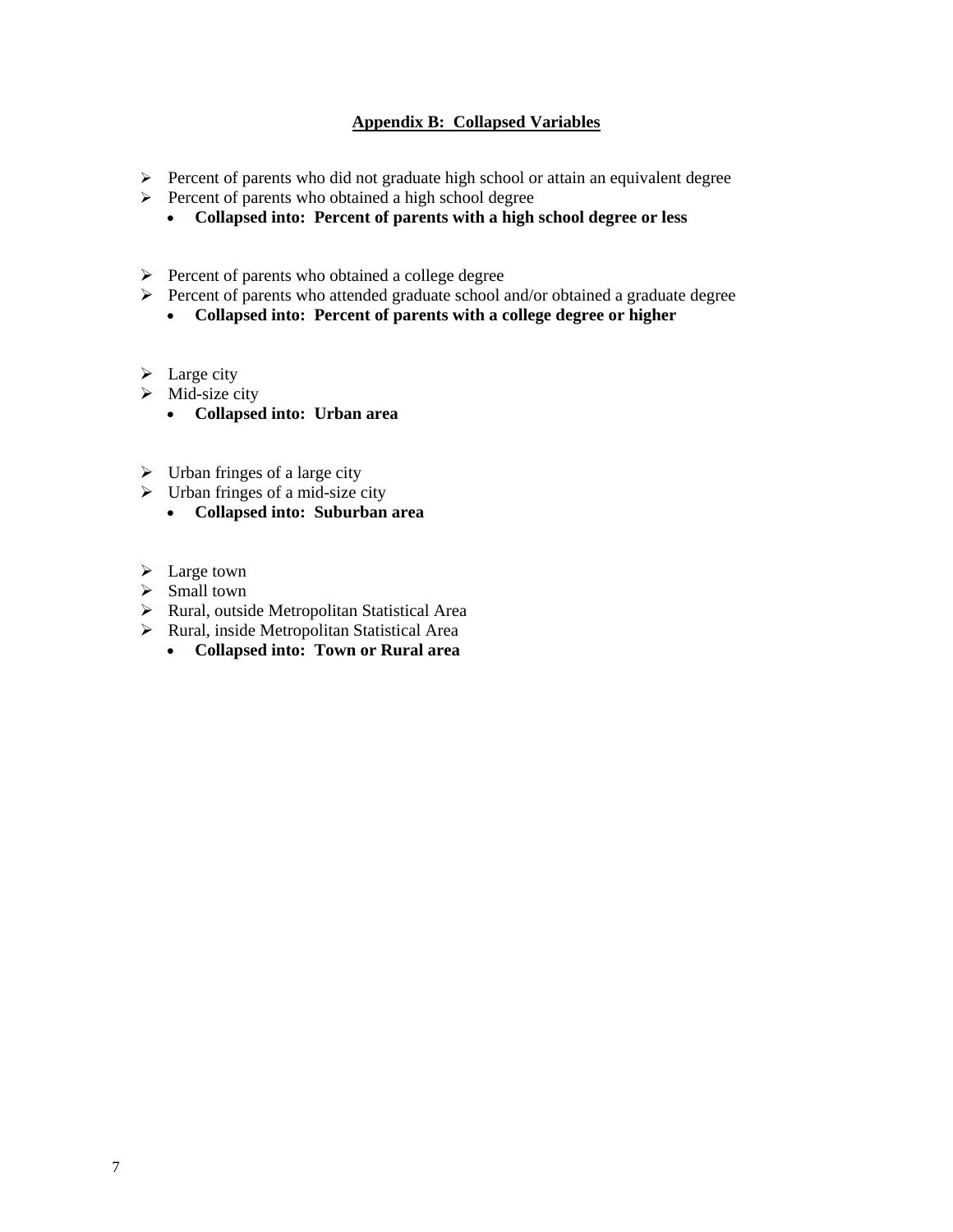# **Appendix C: Wake County Demographic Parameters**

| <b>Wake County</b>                                            |                |                |  |  |  |  |  |
|---------------------------------------------------------------|----------------|----------------|--|--|--|--|--|
|                                                               | <b>Minimum</b> | <b>Maximum</b> |  |  |  |  |  |
| School size                                                   | 369            | 988            |  |  |  |  |  |
| Average class size<br>kindergarten - $3rd$ grade              | 21             | 25.5           |  |  |  |  |  |
| Average class size<br>$4^{\text{th}}$ - $6^{\text{th}}$ grade | 20.5           | 27.5           |  |  |  |  |  |
| Percent of teachers with<br>full credentials                  | 86             | 100            |  |  |  |  |  |
| Percent of students eligible<br>for free/reduced price lunch  | 21             | 55             |  |  |  |  |  |
| Percent of students who are<br>White                          | 35.77          | 83.64          |  |  |  |  |  |
| Percent of students who are<br><b>Black</b>                   | 22.76          | 55.5           |  |  |  |  |  |
| Percent of students who are<br>Asian                          | 3.25           | 18.01          |  |  |  |  |  |
| Percent of students who are<br>Hispanic/Latino                | 7.32           | 24.46          |  |  |  |  |  |

(Includes the 44 Wake County Schools listed in Appendix D)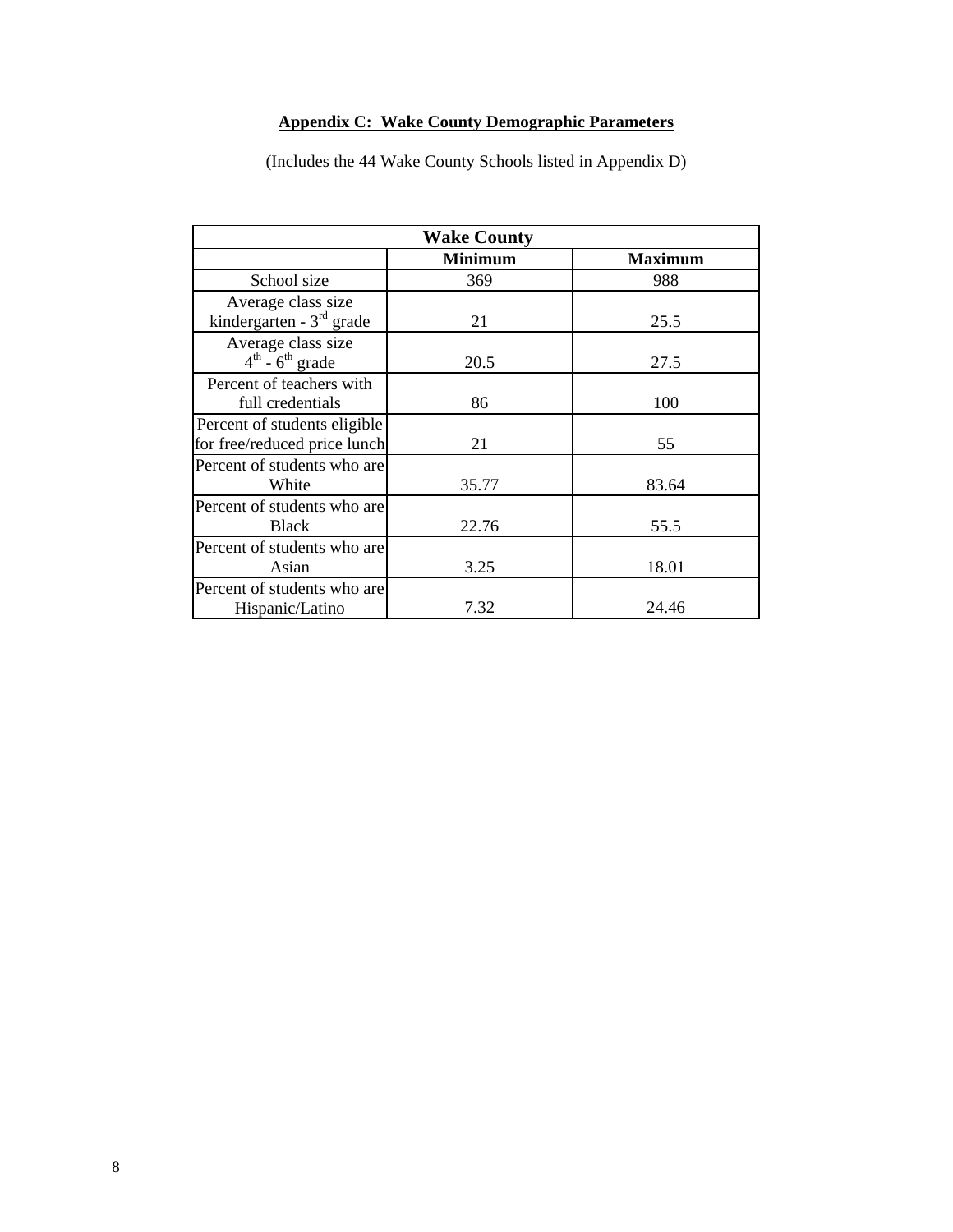#### **Appendix D: Schools Included in Wake County Data**

Data was limited to elementary schools (excluding magnet schools).

Apex Elementary Aversboro Elementary Baileywick Road Elementary Ballentine Elementary Baucom Elementary Brassfield Elementary Brentwood Elementary Carver Elementary Cary Elementary Creech Road Elementary Davis Drive Elementary Fuquay-Varina Elementary Green Hope Elementary Hilburn Drive Elementary Hodge Road Elementary Holly Springs Elementary Jeffreys Grove Elementary Kingswood Elementary Knightdale Elementary Lacy Elementary Lead Mine Elementary Leesville Road Elementary Lockhart Elementary Lynn Road Elementary Middle Road Elementary North Ridge Elementary Northwoods Elementary Olive Chapel Elementary Pleasant Union Elementary Rand Road Elementary Reedy Creek Elementary Rolesville Elementary Salem Elementary Smith Elementary Stough Elementary Swift Creek Elementary Vance Elementary Vandora Springs Elementary Wakefield Elementary Weatherstone Elementary Wildwood Forest Elementary Willow Springs Elementary Yates Mill Elementary York Elementary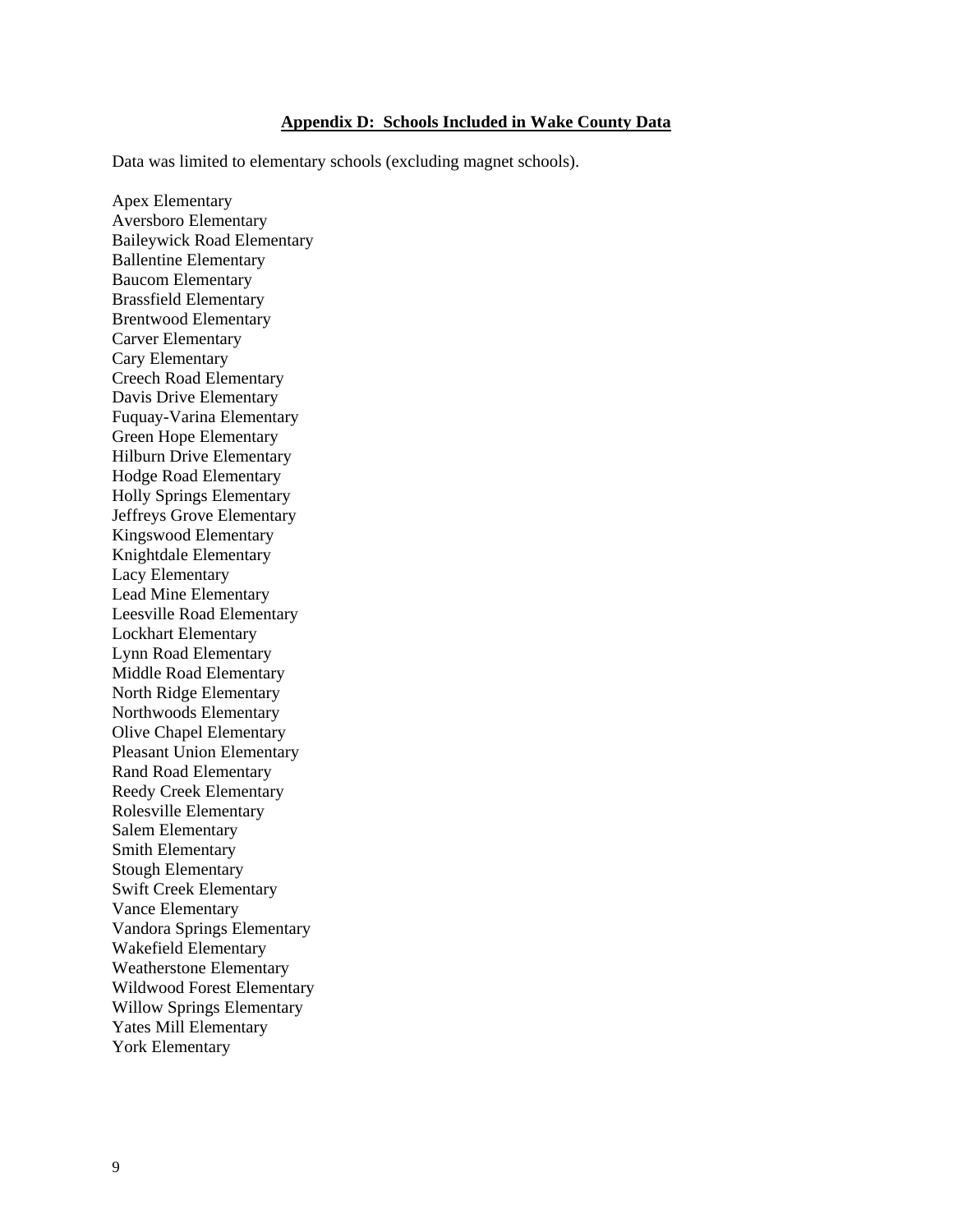### **Appendix E: Description of California Formula to Determine Academic Proficiency Index (API) Target Growth**

Schools must meet their annual school-wide API growth target as well as API growth targets for each numerically significant ethnic/racial and socio-economically disadvantaged subgroup at the school. The annual growth target for a school is 5 percent of the distance between a school's API Base and the statewide performance target of 800. The minimum growth target is one point. A school with an API of 800 or more must maintain its API of at least 800. For subgroups, the annual growth target is 80 percent of the school-wide target in most cases.

A "numerically significant" subgroup is defined as having at least 100 or more students with valid STAR scores OR 30 or more students with valid STAR scores who make up at least 15 percent of the total valid STAR scores. Subgroup API information is calculated for the following categories:

- African American or Black (not of Hispanic origin)
- American Indian or Alaska Native
- Asian
- Filipino
- Hispanic or Latino
- Pacific Islander
- White (not of Hispanic origin)
- Socio-economically disadvantaged

"Socio-economically disadvantaged" is defined as a student whose parents both have not received a high school diploma OR a student who participates in the free or reduced price lunch program (also known as the National School Lunch Program).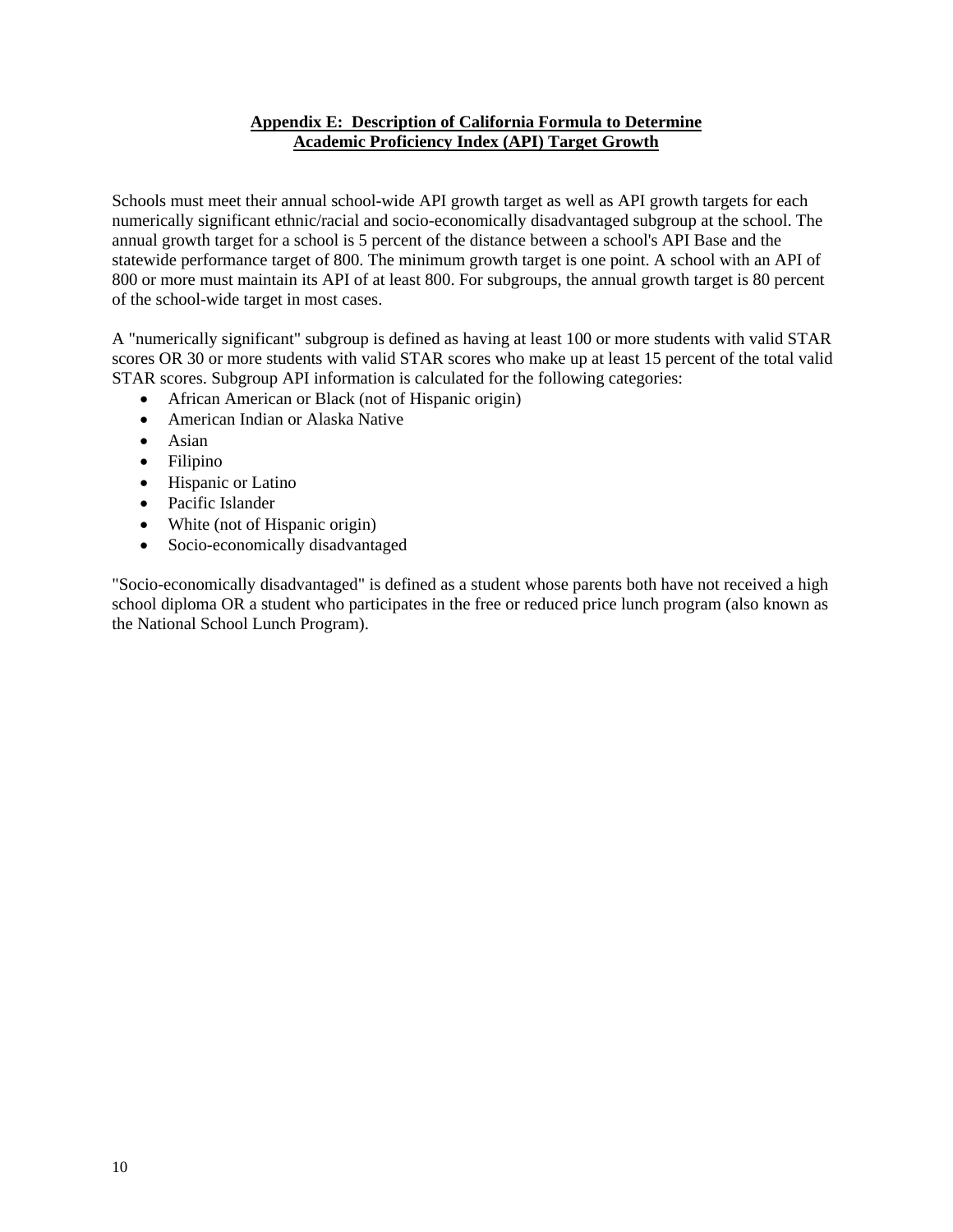| <b>Group Statistics</b>                                                           |                                                 |              |                    |                          |                       |        |       |           | 95% Confidence<br>Interval of the<br><b>Difference</b> |                     |                                  |                                        |           |              |
|-----------------------------------------------------------------------------------|-------------------------------------------------|--------------|--------------------|--------------------------|-----------------------|--------|-------|-----------|--------------------------------------------------------|---------------------|----------------------------------|----------------------------------------|-----------|--------------|
|                                                                                   | <b>School</b><br><b>Calendar</b><br><b>Type</b> | N            | <b>Mean</b>        | Std.<br><b>Deviation</b> | Std.<br>Error<br>Mean | F.     | Sig.  | t         | df                                                     | Sig. (2-<br>tailed) | <b>Mean</b><br><b>Difference</b> | <b>Std. Error</b><br><b>Difference</b> | Lower     | <b>Upper</b> |
| API 2003 Score                                                                    | Multi-track<br>Year Round<br>Traditional        | 661<br>3,479 | 671.374<br>747.310 | 74.394<br>91.851         | 2.894<br>1.557        | 55.639 | 0.000 | $-23.109$ | 1.080.475                                              | 0.000               | $-75.936$                        | 3.286                                  | $-82.384$ | $-69.489$    |
| API 2002 Score                                                                    | Multi-track<br>Year Round<br>Traditional        | 640<br>3,401 | 634.417<br>717.699 | 83.078<br>101.268        | 3.284<br>1.736        | 44.904 | 0.000 | $-22.419$ | 1,031.133                                              | 0.000               | $-83.282$                        | 3.715                                  | $-90.571$ | $-75.992$    |
| <b>Actual Change</b><br>from 2002 to 2003<br><b>API</b>                           | Multi-track<br>Year Round<br>Traditional        | 640<br>3,401 | 37.775<br>29.768   | 20.707<br>24.877         | 0.819<br>0.427        | 12.205 | 0.000 | 8.675     | 1,019.135                                              | 0.000               | 8.007                            | 0.923                                  | 6.196     | 9.818        |
| <b>Attainment (or</b><br>Non-Attainment)<br>of School Target?                     | Multi-track<br>Year Round<br>Traditional        | 640<br>3,401 | 0.953<br>0.916     | 0.212<br>0.278           | 0.008<br>0.005        | 44.466 | 0.000 | 3.868     | 1,098.476                                              | 0.000               | 0.037                            | 0.010                                  | 0.018     | 0.056        |
| % of Students<br><b>Eligible for</b><br><b>Free/Reduced</b><br><b>Price Lunch</b> | Multi-track<br>Year Round<br>Traditional        | 661<br>3,479 | 73.932<br>48.913   | 27.838<br>30.180         | 1.083<br>0.512        | 21.475 | 0.000 | 20.891    | 978.411                                                | 0.000               | 25.019                           | 1.198                                  | 22.669    | 27.369       |
| % of Students<br><b>Who Are LEP</b>                                               | Multi-track<br>Year Round<br>Traditional        | 661<br>3,479 | 5.015<br>5.463     | 3.777<br>9.281           | 0.147<br>0.157        | 33.287 | 0.000 | $-2.081$  | 2.434.624                                              | 0.038               | $-0.448$                         | 0.215                                  | $-0.870$  | $-0.026$     |
| <b>Average Class</b><br>Size Kindergarten<br>- 3rd Grade                          | Multi-track<br>Year Round<br>Traditional        | 660<br>3,430 | 19.176<br>18.997   | 1.251<br>1.960           | 0.049<br>0.033        | 30.526 | 0.000 | 3.019     | 1,369.857                                              | 0.003               | 0.178                            | 0.059                                  | 0.062     | 0.294        |
| <b>Average Class</b><br>Size 4th - 6th<br>Grade                                   | Multi-track<br>Year Round<br>Traditional        | 651<br>3,329 | 29.237<br>28.109   | 2.708<br>4.074           | 0.106<br>0.071        | 60.448 | 0.000 | 8.843     | 1,302.966                                              | 0.000               | 1.127                            | 0.127                                  | 0.877     | 1.377        |

## **Appendix F: Profile of Multi-Track and Traditional Schools**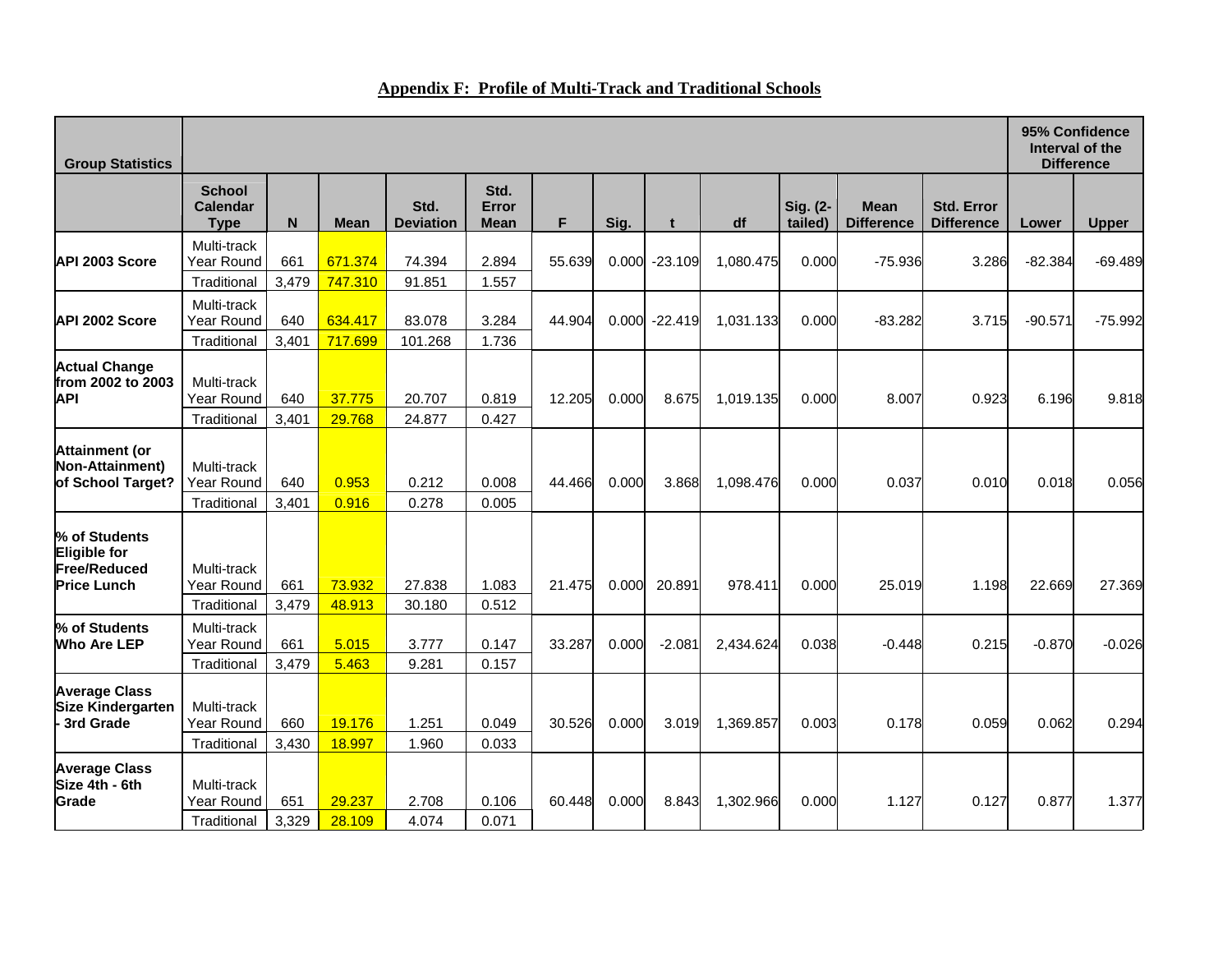| <b>Group Statistics</b>                               |                                                         |                       |                          |                          |                              |         |       |           |           |                     | 95% Confidence<br>Interval of the<br><b>Difference</b> |                                        |           |              |
|-------------------------------------------------------|---------------------------------------------------------|-----------------------|--------------------------|--------------------------|------------------------------|---------|-------|-----------|-----------|---------------------|--------------------------------------------------------|----------------------------------------|-----------|--------------|
|                                                       | <b>School</b><br>Calendar<br><b>Type</b>                | N                     | <b>Mean</b>              | Std.<br><b>Deviation</b> | Std.<br>Error<br><b>Mean</b> | F       | Sig.  | t         | df        | Sig. (2-<br>tailed) | <b>Mean</b><br><b>Difference</b>                       | <b>Std. Error</b><br><b>Difference</b> | Lower     | <b>Upper</b> |
| % of Teachers<br>with Full<br><b>Credentials</b>      | Multi-track<br>Year Round                               | 661                   | 87.263                   | 11.403                   | 0.444                        | 15.075  | 0.000 | $-10.252$ | 909.031   | 0.000               | $-4.933$                                               | 0.481                                  | $-5.877$  | $-3.989$     |
| % of Teachers<br>with Emergency<br><b>Credentials</b> | Traditional<br>Multi-track<br>Year Round<br>Traditional | 3,479<br>661<br>3,479 | 92.196<br>9.685<br>4.981 | 11.008<br>9.336<br>7.679 | 0.187<br>0.363<br>0.130      | 88.422  | 0.000 | 12.195    | 837.927   | 0.000               | 4.704                                                  | 0.386                                  | 3.947     | 5.461        |
| % of Parents with<br>a High School<br>Degree or Less  | Multi-track<br>Year Round<br>Traditional                | 631<br>3,348          | 63.491<br>44.145         | 22.268<br>25.865         | 0.886<br>0.447               | 43.289  | 0.000 | 19.486    | 979.223   | 0.000               | 19.346                                                 | 0.993                                  | 17.398    | 21.294       |
| % of Parents with<br><b>Some College</b>              | Multi-track<br>Year Round<br>Traditional                | 631<br>3,348          | 20.778<br>24.446         | 11.031<br>11.550         | 0.439<br>0.200               | 0.002   | 0.963 | $-7.368$  | 3,977.000 | 0.000               | $-3.668$                                               | 0.498                                  | $-4.643$  | $-2.692$     |
| % of Parents with<br>a College Degree<br>or Higher    | Multi-track<br>Year Round<br>Traditional                | 631<br>3,348          | 15.702<br>31.390         | 13.914<br>24.159         | 0.554<br>0.418               | 251.134 | 0.000 | $-22.617$ | 1,460.529 | 0.000               | $-15.688$                                              | 0.694                                  | $-17.049$ | $-14.328$    |
| % of Students<br><b>Who Are Asian</b>                 | Multi-track<br>Year Round<br>Traditional                | 663<br>3,518          | 5.023<br>8.770           | 7.955<br>13.289          | 0.309<br>0.224               | 77.137  | 0.000 | $-9.817$  | 1,465.060 | 0.000               | $-3.747$                                               | 0.382                                  | $-4.495$  | $-2.998$     |
| % of Students<br><b>Who Are Hispanic</b>              | Multi-track<br>Year Round<br>Traditional                | 663<br>3,518          | 64.729<br>38.485         | 26.929<br>28.857         | 1.046<br>0.487               | 6.876   | 0.009 | 22.752    | 970.974   | 0.000               | 26.244                                                 | 1.153                                  | 23.980    | 28.508       |
| % of Students<br>Who Are Black                        | Multi-track<br>Year Round<br>Traditional                | 663<br>3,518          | 8.291<br>6.997           | 9.596<br>11.888          | 0.373<br>0.200               | 0.011   | 0.917 | 2.646     | 4,179.000 | 0.008               | 1.295                                                  | 0.489                                  | 0.335     | 2.254        |
| % of Students<br><b>Who Are White</b>                 | Multi-track<br>Year Round<br>Traditional                | 663<br>3,518          | 18.531<br>40.320         | 20.873<br>29.102         | 0.811<br>0.491               | 245.409 | 0.000 | $-22.995$ | 1.205.432 | 0.000               | $-21.789$                                              | 0.948                                  | $-23.648$ | $-19.930$    |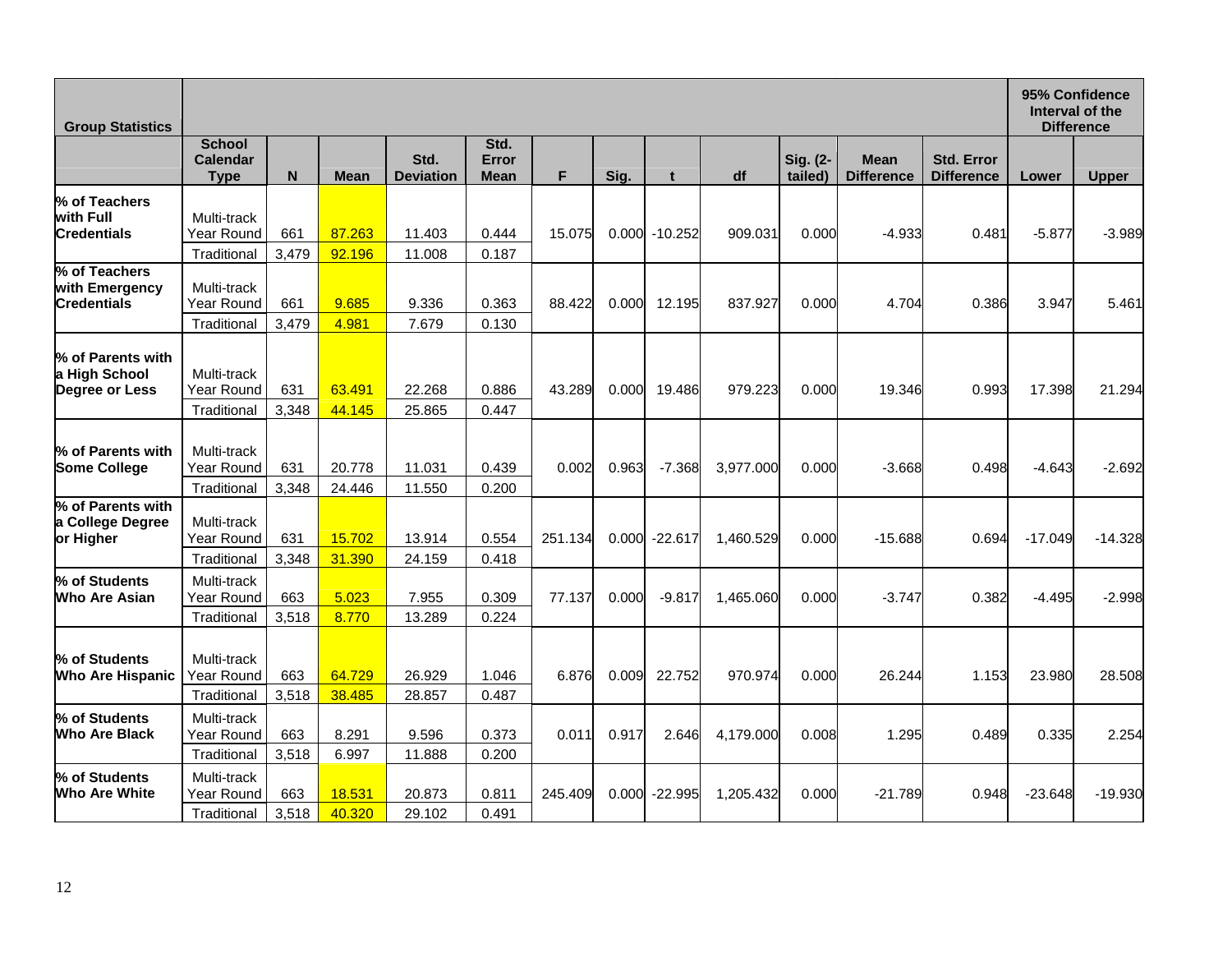| <b>Group Statistics</b>                                                           |                                          |              |                    |                          |                              |        |       |                  |           |                     |                                  |                                        |          | 95% Confidence<br>Interval of the<br><b>Difference</b> |
|-----------------------------------------------------------------------------------|------------------------------------------|--------------|--------------------|--------------------------|------------------------------|--------|-------|------------------|-----------|---------------------|----------------------------------|----------------------------------------|----------|--------------------------------------------------------|
|                                                                                   | <b>School</b><br>Calendar<br><b>Type</b> | N            | <b>Mean</b>        | Std.<br><b>Deviation</b> | Std.<br>Error<br><b>Mean</b> | F.     | Sig.  | t                | df        | Sig. (2-<br>tailed) | <b>Mean</b><br><b>Difference</b> | <b>Std. Error</b><br><b>Difference</b> | Lower    | <b>Upper</b>                                           |
| % of Students<br><b>Who Are Pacific-</b><br><b>Islander</b>                       | Multi-track<br>Year Round<br>Traditional | 663<br>3,518 | 0.548<br>0.672     | 0.782<br>1.188           | 0.030<br>0.020               | 13.138 | 0.000 | $-3.405$         | 1,317.372 | 0.001               | $-0.124$                         | 0.036                                  | $-0.195$ | $-0.052$                                               |
| % of Students<br><b>Who Are Filipino</b>                                          | Multi-track<br>Year Round<br>Traditional | 663<br>3,518 | 1.829<br>2.245     | 2.760<br>4.411           | 0.107<br>0.074               | 12.306 | 0.000 | $-3.188$         | 1,391.815 | 0.001               | $-0.416$                         | 0.130                                  | $-0.672$ | $-0.160$                                               |
| % of Students<br><b>Who Are Native</b><br><b>American/Alaska</b><br><b>Native</b> | Multi-track<br>Year Round<br>Traditional | 663<br>3,518 | 0.575<br>1.394     | 0.821<br>4.389           | 0.032<br>0.074               | 50.991 |       | $0.000 - 10.171$ | 4,178.900 | 0.000               | $-0.819$                         | 0.081                                  | $-0.977$ | $-0.661$                                               |
| % of Students<br><b>Who Are Multi-</b><br><b>Racial</b>                           | Multi-track<br>Year Round<br>Traditional | 663<br>3,518 | 0.474<br>1.117     | 1.584<br>2.739           | 0.062<br>0.046               | 82.381 | 0.000 | $-8.364$         | 1,526.969 | 0.000               | $-0.643$                         | 0.077                                  | $-0.794$ | $-0.493$                                               |
| <b>School Enrollment</b> Year Round                                               | Multi-track<br>Traditional               | 663<br>3,518 | 947.213<br>513.386 | 288.479<br>224.131       | 11.204<br>3.779              | 32.097 | 0.000 | 36.691           | 819.192   | 0.000               | 433.826                          | 11.824                                 | 410.618  | 457.035                                                |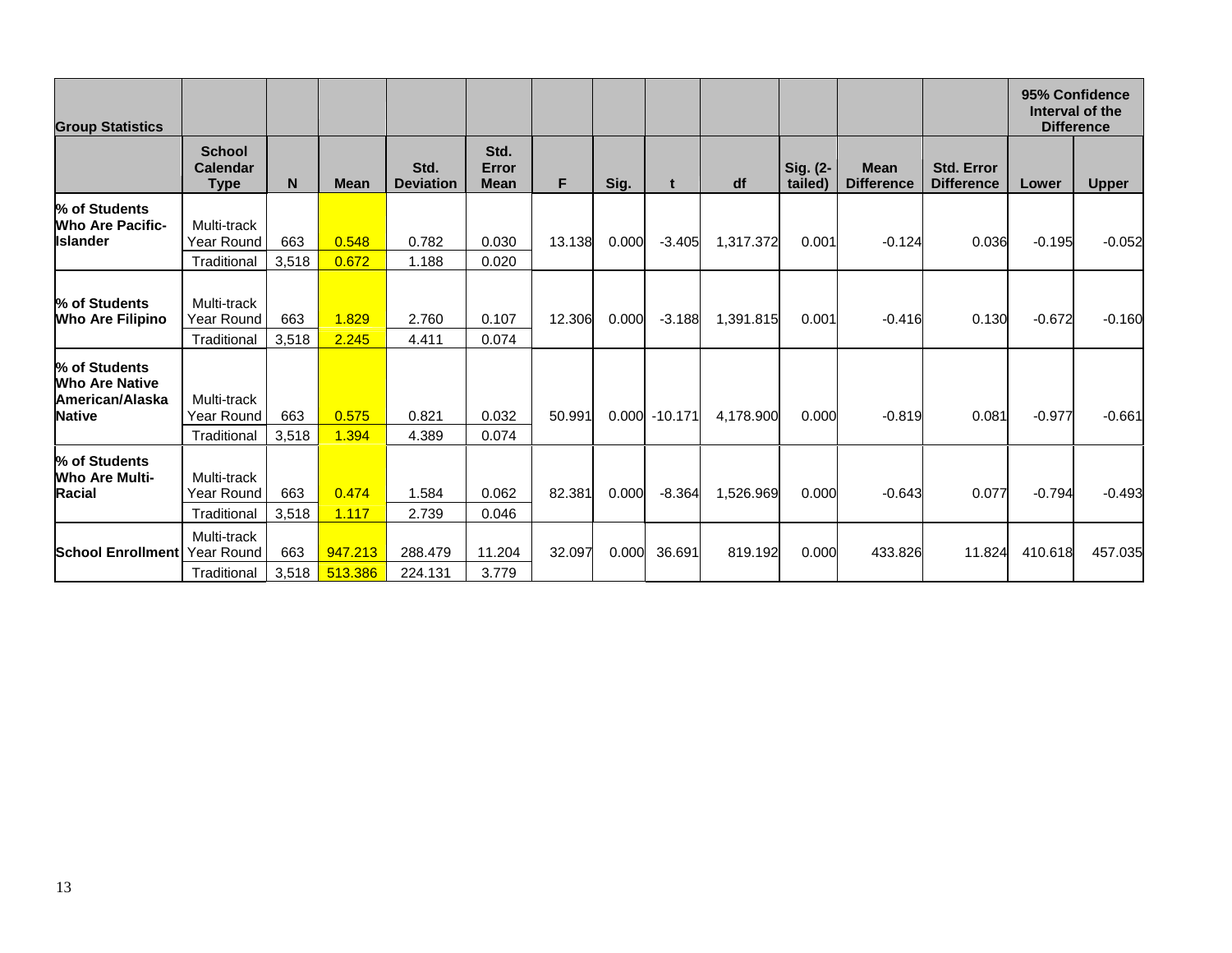# **Appendix F (continued): Categorical variables**

| <b>Crosstab</b><br><b>Target Attainment</b> |             |                                    | Attainment (or Non-Attainment) of<br><b>School Target</b> |                |                |
|---------------------------------------------|-------------|------------------------------------|-----------------------------------------------------------|----------------|----------------|
|                                             |             |                                    | Did not meet target                                       | Met target     | <b>Total</b>   |
| School Calendar Type                        | Multi-track | Count<br>Year Round Expected Count | 30<br>50                                                  | 610<br>590     | 640<br>640     |
|                                             | Traditional | Count<br><b>Expected Count</b>     | 286<br>266                                                | 3,115<br>3,135 | 3,401<br>3,401 |
| Total                                       |             | Count                              | 316                                                       | 3,725          | 4,041          |
|                                             |             | <b>Expected Count</b>              | 316                                                       | 3.725          | 4,041          |

| <b>Chi-Square Tests</b><br><b>Target Attainment</b> | Value     | df    | Asymp. Sig. (2-<br>sided) | Exact Sig. (2-<br>sided) | Exact Sig. (1-<br>sided) |
|-----------------------------------------------------|-----------|-------|---------------------------|--------------------------|--------------------------|
| Pearson Chi-Square                                  | 10.351    | 1.000 | 0.001                     |                          |                          |
| Continuity<br>Correction(a)                         | 9.841     | 1.000 | 0.002                     |                          |                          |
| Likelihood Ratio                                    | 11.665    | 1.000 | 0.001                     |                          |                          |
| <b>Fisher's Exact Test</b>                          |           |       |                           | 0.001                    | 0.000                    |
| Linear-by-Linear<br>Association                     | 10.348    | 1.000 | 0.001                     |                          |                          |
| N of Valid Cases                                    | 4,041.000 |       |                           |                          |                          |

| <b>Crosstab</b><br><b>Urban</b> |             |                           |                  | <b>Urban</b> |              |
|---------------------------------|-------------|---------------------------|------------------|--------------|--------------|
|                                 |             |                           | <b>Not Urban</b> | <b>Urban</b> | <b>Total</b> |
|                                 | Multi-track | Count                     | 289              | 374          | 663          |
| School Calendar Type            |             | Year Round Expected Count | 392              | 271          | 663          |
|                                 | Traditional | Count                     | 2,182            | 1,336        | 3,518        |
|                                 |             | <b>Expected Count</b>     | 2,079            | 1,439        | 3,518        |
| Total                           |             | Count                     | 2,471            | 1,710        | 4,181        |
|                                 |             | <b>Expected Count</b>     | 2,471            | 1,710        | 4,181        |

| <b>Chi-Square Tests</b><br>Urban | Value     | df    | Asymp. Sig. (2-sided) Exact Sig. (2-sided) |       | <b>Exact Sig.</b><br>(1-sided) |
|----------------------------------|-----------|-------|--------------------------------------------|-------|--------------------------------|
| Pearson Chi-Square               | 78.427    | 1.000 | 0.000                                      |       |                                |
| Continuity<br>Correction(a)      | 77.666    | 1.000 | 0.000                                      |       |                                |
| Likelihood Ratio                 | 77.091    | 1.000 | 0.000                                      |       |                                |
| <b>Fisher's Exact Test</b>       |           |       |                                            | 0.000 | 0.000                          |
| Linear-by-Linear<br>Association  | 78.408    | 1.000 | 0.000                                      |       |                                |
| N of Valid Cases                 | 4,181.000 |       |                                            |       |                                |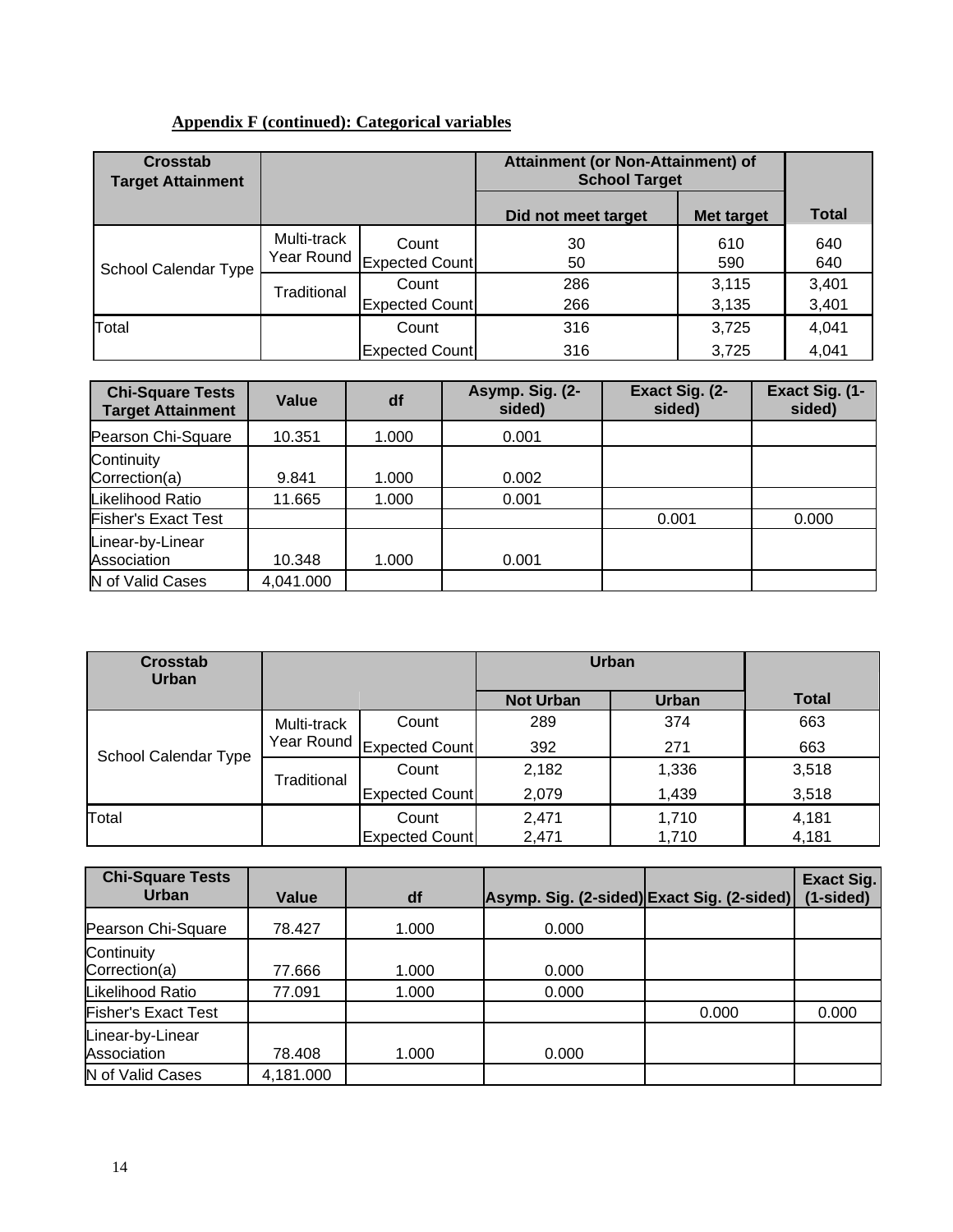| <b>Crosstab</b><br><b>Suburban</b> |                           |                                | <b>Suburban</b>     |                 |              |
|------------------------------------|---------------------------|--------------------------------|---------------------|-----------------|--------------|
|                                    |                           |                                | <b>Not Suburban</b> | <b>Suburban</b> | <b>Total</b> |
| School Calendar                    | Multi-track Year<br>Round | Count<br><b>Expected Count</b> | 383<br>360          | 280<br>303      | 663<br>663   |
| <b>Type</b>                        | Traditional               | Count                          | 1,886               | 1,632           | 3,518        |
|                                    |                           | <b>Expected Count</b>          | 1,909               | 1,609           | 3,518        |
| Total                              |                           | Count                          | 2,269               | 1,912           | 4,181        |
|                                    |                           | <b>Expected Count</b>          | 2,269               | 1,912           | 4,181        |

| <b>Chi-Square Tests</b><br><b>Suburban</b> |           |       | Asymp. Sig. (2- | Exact Sig. (2- | Exact Sig. (1- |
|--------------------------------------------|-----------|-------|-----------------|----------------|----------------|
|                                            | Value     | df    | sided)          | sided)         | sided)         |
| Pearson Chi-Square                         | 3.886     | 1.000 | 0.049           |                |                |
| Continuity Correction(a)                   | 3.720     | 1.000 | 0.054           |                |                |
| Likelihood Ratio                           | 3.901     | 1.000 | 0.048           |                |                |
| <b>Fisher's Exact Test</b>                 |           |       |                 | 0.051          | 0.027          |
| Linear-by-Linear                           |           |       |                 |                |                |
| Association                                | 3.885     | 1.000 | 0.049           |                |                |
| N of Valid Cases                           | 4,181.000 |       |                 |                |                |

| <b>Crosstab</b><br><b>Town or Rural</b> |                  |                       |                                    | <b>Town or Rural</b> |              |
|-----------------------------------------|------------------|-----------------------|------------------------------------|----------------------|--------------|
|                                         |                  |                       | <b>Not Town or</b><br><b>Rural</b> | <b>Town or Rural</b> | <b>Total</b> |
| School Calendar<br>Type                 | Multi-track Year | Count                 | 654                                | 9                    | 663          |
|                                         | Round            | <b>Expected Count</b> | 574                                | 89                   | 663          |
|                                         | Traditional      | Count                 | 2,968                              | 550                  | 3,518        |
|                                         |                  | <b>Expected Count</b> | 3,048                              | 470                  | 3,518        |
| Total                                   |                  | Count                 | 3,622                              | 559                  | 4,181        |
|                                         |                  | <b>Expected Count</b> | 3,622                              | 559                  | 4,181        |

| <b>Chi-Square Tests</b><br><b>Town or Rural</b> |           |       |                                            |       | Exact Sig. (1- |
|-------------------------------------------------|-----------|-------|--------------------------------------------|-------|----------------|
|                                                 | Value     | df    | Asymp. Sig. (2-sided) Exact Sig. (2-sided) |       | sided)         |
| Pearson Chi-Square                              | 98.167    | 1.000 | 0.000                                      |       |                |
| Continuity Correction(a)                        | 96.939    | 1.000 | 0.000                                      |       |                |
| Likelihood Ratio                                | 143.562   | 1.000 | 0.000                                      |       |                |
| <b>Fisher's Exact Test</b>                      |           |       |                                            | 0.000 | 0.000          |
| Linear-by-Linear                                |           |       |                                            |       |                |
| Association                                     | 98.144    | 1.000 | 0.000                                      |       |                |
| N of Valid Cases                                | 4,181.000 |       |                                            |       |                |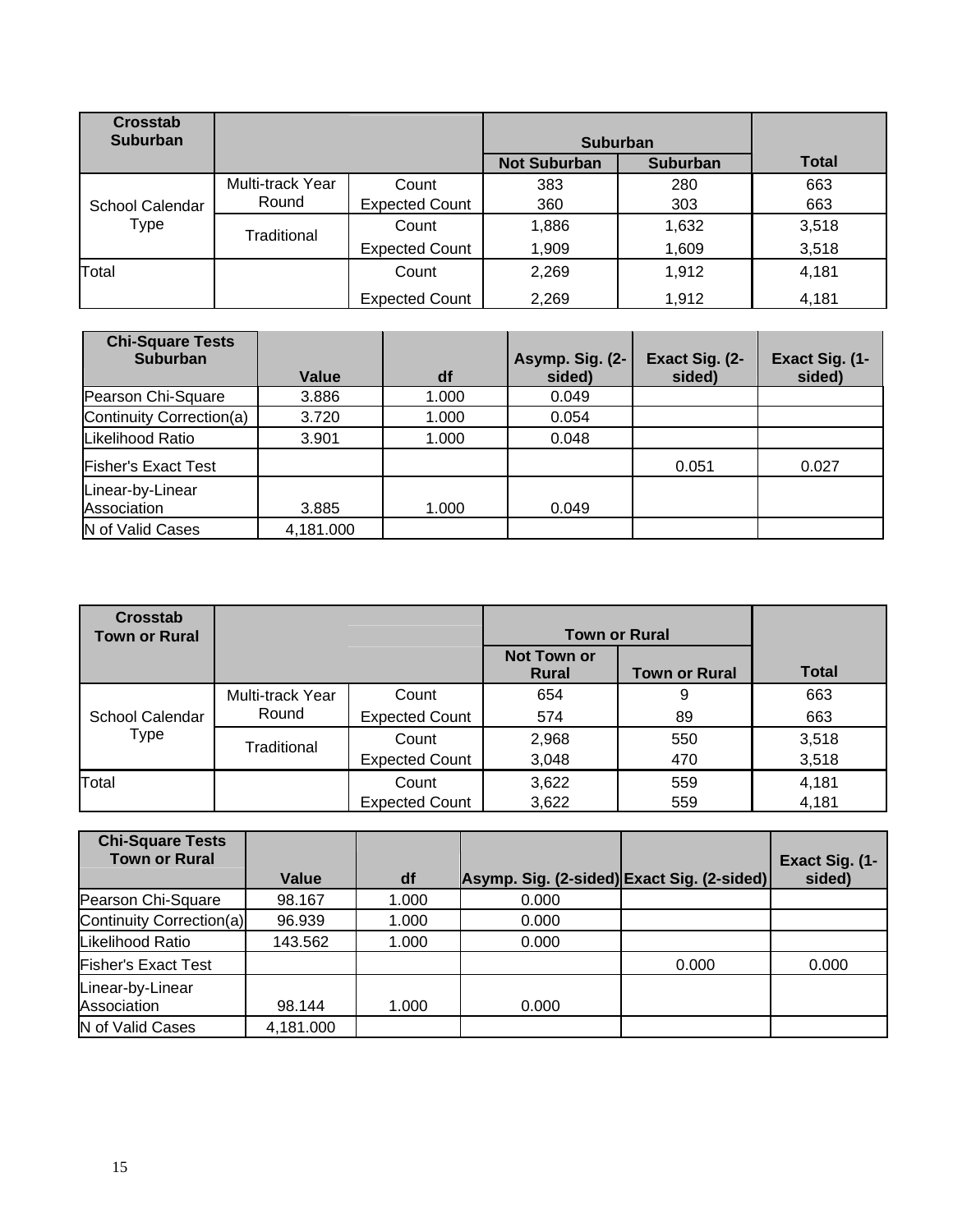| Appendix G: California Data and 2002 API |  |
|------------------------------------------|--|
|                                          |  |

| <b>Model</b> |       | <b>R</b> Square | <b>Adjusted R Square</b> | <b>Std. Error of the</b><br><b>Estimate</b> |
|--------------|-------|-----------------|--------------------------|---------------------------------------------|
| <b>API02</b> | ን.910 | 0.828           | 0.827                    | 43.022                                      |

| <b>ANOVA</b> |            |                       |       |                    |           |       |
|--------------|------------|-----------------------|-------|--------------------|-----------|-------|
| <b>Model</b> |            | <b>Sum of Squares</b> | df    | <b>Mean Square</b> |           | Sig.  |
| API02        | Regression | 32.720.664.091        | 17    | 1.924.744.947      | 1.039.881 | 0.000 |
|              | Residual   | 6,818,818.316         | 3.684 | 1.850.928          |           |       |
|              | Total      | 39,539,482.407        | 3.701 |                    |           |       |

|              |                                                        | <b>Unstandardized</b><br><b>Coefficients</b> |                   | <b>Standardized</b><br><b>Coefficients</b> | t         | Sig.  |
|--------------|--------------------------------------------------------|----------------------------------------------|-------------------|--------------------------------------------|-----------|-------|
| <b>Model</b> |                                                        | B                                            | <b>Std. Error</b> | <b>Beta</b>                                |           |       |
| <b>API02</b> | (Constant)                                             | 721.004                                      | 12.389            |                                            | 58.197    | 0.000 |
|              | <b>School Calendar Type</b>                            | 9.126                                        | 2.410             | 0.033                                      | 3.787     | 0.000 |
|              | % of Students Eligible for<br>Free/Reduced Price Lunch | $-1.310$                                     | 0.054             | $-0.395$                                   | $-24.416$ | 0.000 |
|              | Average Class Size Kindergarten<br>- 3rd Grade         | $-1.286$                                     | 0.441             | $-0.023$                                   | $-2.915$  | 0.004 |
|              | Average Class Size 4th - 6th<br>Grade                  | 1.277                                        | 0.227             | 0.048                                      | 5.629     | 0.000 |
|              | % of Teachers with Full<br>Credentials                 | 0.258                                        | 0.079             | 0.027                                      | 3.271     | 0.001 |
|              | % of Parents with Some College                         | 0.251                                        | 0.074             | 0.028                                      | 3.383     | 0.001 |
|              | % of Parents with a College<br>Degree or Higher        | 1.183                                        | 0.057             | 0.270                                      | 20.585    | 0.000 |
|              | % of Students Who Are Asian                            | 0.442                                        | 0.067             | 0.056                                      | 6.621     | 0.000 |
|              | % of Students Who Are Hispanic                         | $-0.882$                                     | 0.056             | $-0.255$                                   | $-15.838$ | 0.000 |
|              | % of Students Who Are Black                            | $-1.166$                                     | 0.078             | $-0.133$                                   | $-14.889$ | 0.000 |
|              | % of Students Who Are Pacific-<br>Islander             | $-0.249$                                     | 0.672             | $-0.003$                                   | $-0.371$  | 0.711 |
|              | % of Students Who Are Filipino                         | $-0.091$                                     | 0.180             | $-0.004$                                   | $-0.503$  | 0.615 |
|              | % of Students Who Are Native<br>American/Alaska Native | $-0.922$                                     | 0.197             | $-0.037$                                   | $-4.679$  | 0.000 |
|              | % of Students Who Are Multi-<br>Racial                 | $-0.638$                                     | 0.289             | $-0.016$                                   | $-2.208$  | 0.027 |
|              | Urban                                                  | 17.451                                       | 2.858             | 0.083                                      | 6.105     | 0.000 |
|              | Suburban                                               | 12.757                                       | 2.709             | 0.061                                      | 4.709     | 0.000 |
|              | <b>School Enrollment</b>                               | 0.002                                        | 0.004             | 0.006                                      | 0.628     | 0.530 |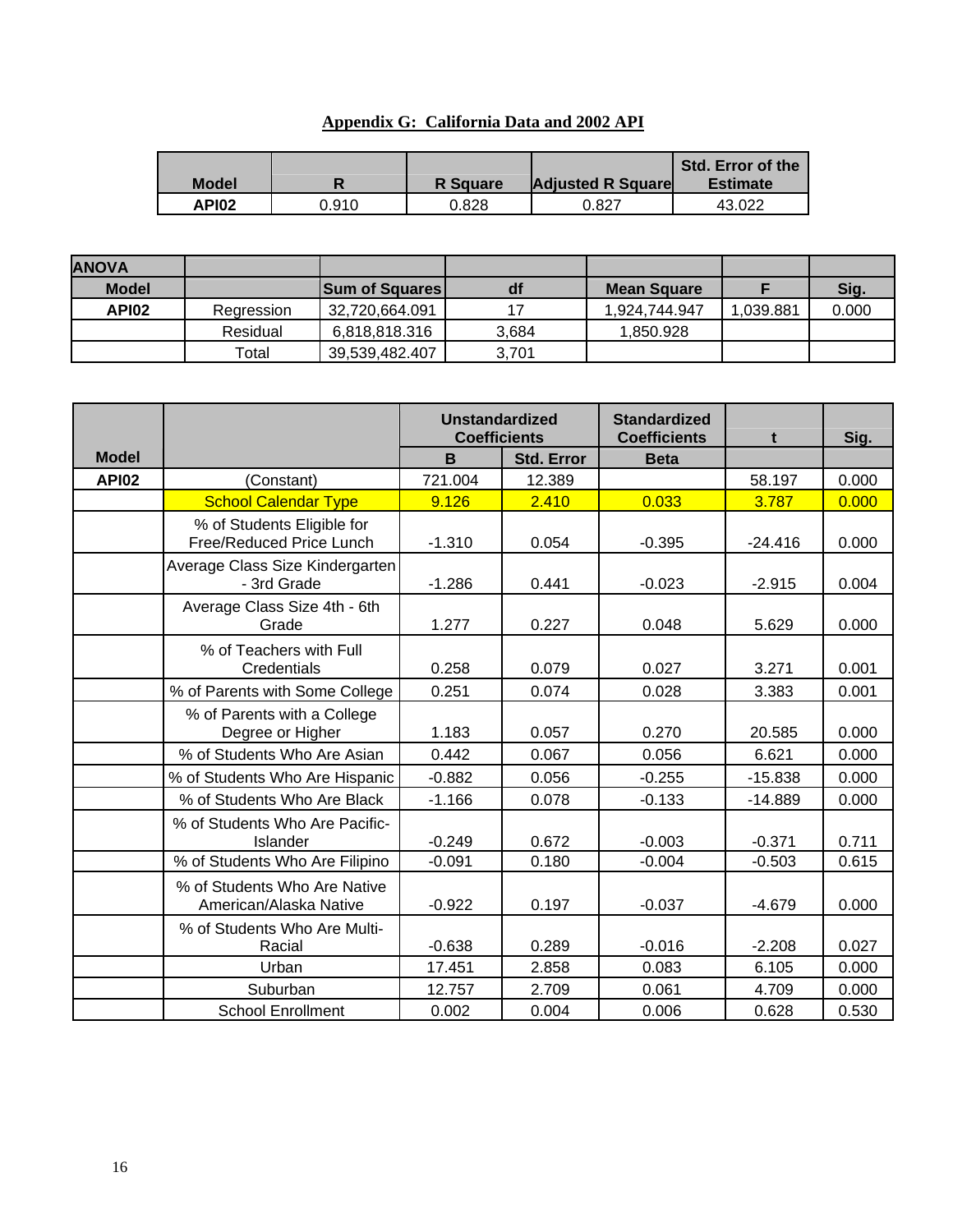| <b>Model</b> |       | <b>R</b> Square | <b>Adjusted R Square</b> | Std. Error of the<br><b>Estimate</b> |
|--------------|-------|-----------------|--------------------------|--------------------------------------|
| <b>API02</b> | 0.916 | 0.839           | 0.838                    | 41.611                               |

| <b>Appendix H: Wake County Parameters and 2002 API</b> |
|--------------------------------------------------------|
|--------------------------------------------------------|

| <b>ANOVA</b> |            |                       |      |                    |         |       |
|--------------|------------|-----------------------|------|--------------------|---------|-------|
| <b>Model</b> |            | <b>Sum of Squares</b> | df   | <b>Mean Square</b> |         | Sig.  |
| <b>API02</b> | Regression | 24463870              | 17   | 1439051.188        | 831.104 | 0.000 |
|              | Residual   | 4681959.7             | 2704 | 1731.494           |         |       |
|              | Total      | 29145830              | 2721 |                    |         |       |

|              |                                                        | <b>Unstandardized</b><br><b>Coefficients</b> |                   | <b>Standardized</b><br><b>Coefficients</b> | t         | Sig. |
|--------------|--------------------------------------------------------|----------------------------------------------|-------------------|--------------------------------------------|-----------|------|
| <b>Model</b> |                                                        | B                                            | <b>Std. Error</b> | <b>Beta</b>                                |           |      |
| <b>API02</b> | (Constant)                                             | 752.376                                      | 17.297            |                                            | 43.496    | .000 |
|              | <b>School Calendar Type</b>                            | 9.548                                        | 2.675             | .032                                       | 3.570     | .000 |
|              | % of Students Eligible for<br>Free/Reduced Price Lunch | $-1.406$                                     | .064              | $-418$                                     | $-22.109$ | .000 |
|              | Average Class Size Kindergarten<br>- 3rd Grade         | $-1.423$                                     | .595              | $-0.020$                                   | $-2.393$  | .017 |
|              | Average Class Size 4th - 6th<br>Grade                  | .933                                         | .291              | .026                                       | 3.206     | .001 |
|              | % of Teachers with Full<br>Credentials                 | .129                                         | .097              | .013                                       | 1.335     | .182 |
|              | % of Parents with Some College                         | .247                                         | .086              | .026                                       | 2.879     | .004 |
|              | % of Parents with a College<br>Degree or Higher        | 1.152                                        | .065              | .267                                       | 17.657    | .000 |
|              | % of Students Who Are Asian                            | .470                                         | .073              | .061                                       | 6.440     | .000 |
|              | % of Students Who Are Hispanic                         | $-0.850$                                     | .066              | $-237$                                     | $-12.798$ | .000 |
|              | % of Students Who Are Black                            | $-.963$                                      | .100              | $-0.98$                                    | $-9.588$  | .000 |
|              | % of Students Who Are Pacific-<br>Islander             | .028                                         | .777              | .000                                       | .035      | .972 |
|              | % of Students Who Are Filipino                         | $-126$                                       | .195              | $-0.005$                                   | $-0.650$  | .516 |
|              | % of Students Who Are Native<br>American/Alaska Native | $-1.712$                                     | .492              | $-0.029$                                   | $-3.478$  | .001 |
|              | % of Students Who Are Multi-<br>Racial                 | $-775$                                       | .387              | $-0.016$                                   | $-2.001$  | .046 |
|              | Urban                                                  | 20.477                                       | 3.721             | .098                                       | 5.503     | .000 |
|              | Suburban                                               | 16.595                                       | 3.605             | .080                                       | 4.604     | .000 |
|              | <b>School Enrollment</b>                               | $-.011$                                      | .006              | $-0.016$                                   | $-1.759$  | .079 |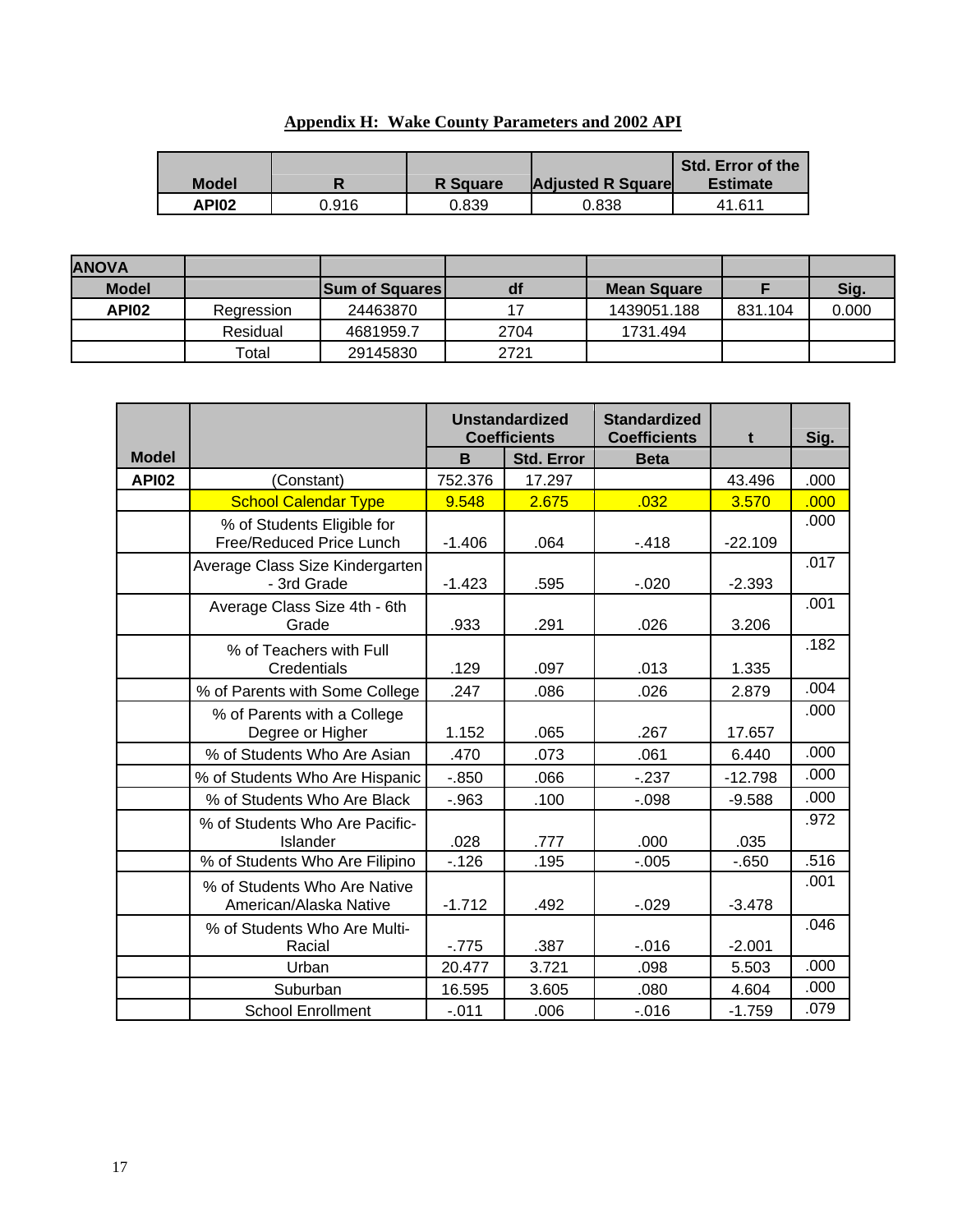# **Appendix I: California Data and 2003 API**

| <b>Model</b> |       | <b>R</b> Square | <b>Adjusted R</b><br><b>Square</b> | <b>Std. Error of</b><br>the Estimate |
|--------------|-------|-----------------|------------------------------------|--------------------------------------|
| API03        | 0.902 | 0.814           | 0.814                              | 40.466                               |

| <b>ANOVA</b> |            |                       |       |                    |         |       |
|--------------|------------|-----------------------|-------|--------------------|---------|-------|
|              |            |                       |       |                    |         |       |
| <b>Model</b> |            | <b>Sum of Squares</b> | df    | <b>Mean Square</b> |         | Sig.  |
| <b>API03</b> | Regression | 27,052,273.007        | 17    | 1,591,310.177      | 971.798 | 0.000 |
|              | Residual   | 6,166,788.633         | 3,766 | 1,637.490          |         |       |
|              | Total      | 33,219,061.640        | 3,783 |                    |         |       |

|              |                                                        | <b>Unstandardized Coefficients</b> |                   | <b>Standardized</b><br><b>Coefficients</b> | t         | Sig.  |
|--------------|--------------------------------------------------------|------------------------------------|-------------------|--------------------------------------------|-----------|-------|
| <b>Model</b> |                                                        | B                                  | <b>Std. Error</b> | <b>Beta</b>                                |           |       |
| <b>API03</b> | (Constant)                                             | 755.816                            | 11.527            |                                            | 65.571    | 0.000 |
|              | <b>School Calendar Type</b>                            | 9.908                              | 2.231             | 0.039                                      | 4.442     | 0.000 |
|              | % of Students Eligible for<br>Free/Reduced Price Lunch | $-1.098$                           | 0.050             | $-0.366$                                   | $-21.970$ | 0.000 |
|              | Average Class Size Kindergarten<br>- 3rd Grade         | $-1.410$                           | 0.410             | $-0.028$                                   | $-3.438$  | 0.001 |
|              | Average Class Size 4th - 6th<br>Grade                  | 1.094                              | 0.211             | 0.045                                      | 5.195     | 0.000 |
|              | % of Teachers with Full<br>Credentials                 | 0.161                              | 0.073             | 0.019                                      | 2.199     | 0.028 |
|              | % of Parents with Some College                         | 0.190                              | 0.069             | 0.023                                      | 2.753     | 0.006 |
|              | % of Parents with a College<br>Degree or Higher        | 1.146                              | 0.054             | 0.288                                      | 21.378    | 0.000 |
|              | % of Students Who Are Asian                            | 0.493                              | 0.063             | 0.068                                      | 7.878     | 0.000 |
|              | % of Students Who Are Hispanic                         | $-0.803$                           | 0.052             | $-0.257$                                   | $-15.482$ | 0.000 |
|              | % of Students Who Are Black                            | $-1.176$                           | 0.073             | $-0.147$                                   | $-16.127$ | 0.000 |
|              | % of Students Who Are Pacific-<br>Islander             | $-0.469$                           | 0.628             | $-0.006$                                   | $-0.748$  | 0.455 |
|              | % of Students Who Are Filipino                         | $-0.054$                           | 0.168             | $-0.002$                                   | $-0.321$  | 0.748 |
|              | % of Students Who Are Native<br>American/Alaska Native | $-0.872$                           | 0.185             | $-0.038$                                   | $-4.715$  | 0.000 |
|              | % of Students Who Are Multi-<br>Racial                 | $-0.622$                           | 0.270             | $-0.017$                                   | $-2.305$  | 0.021 |
|              | Urban                                                  | 16.077                             | 2.663             | 0.085                                      | 6.038     | 0.000 |
|              | Suburban                                               | 10.674                             | 2.523             | 0.057                                      | 4.230     | 0.000 |
|              | <b>School Enrollment</b>                               | 0.003                              | 0.003             | 0.010                                      | 1.007     | 0.314 |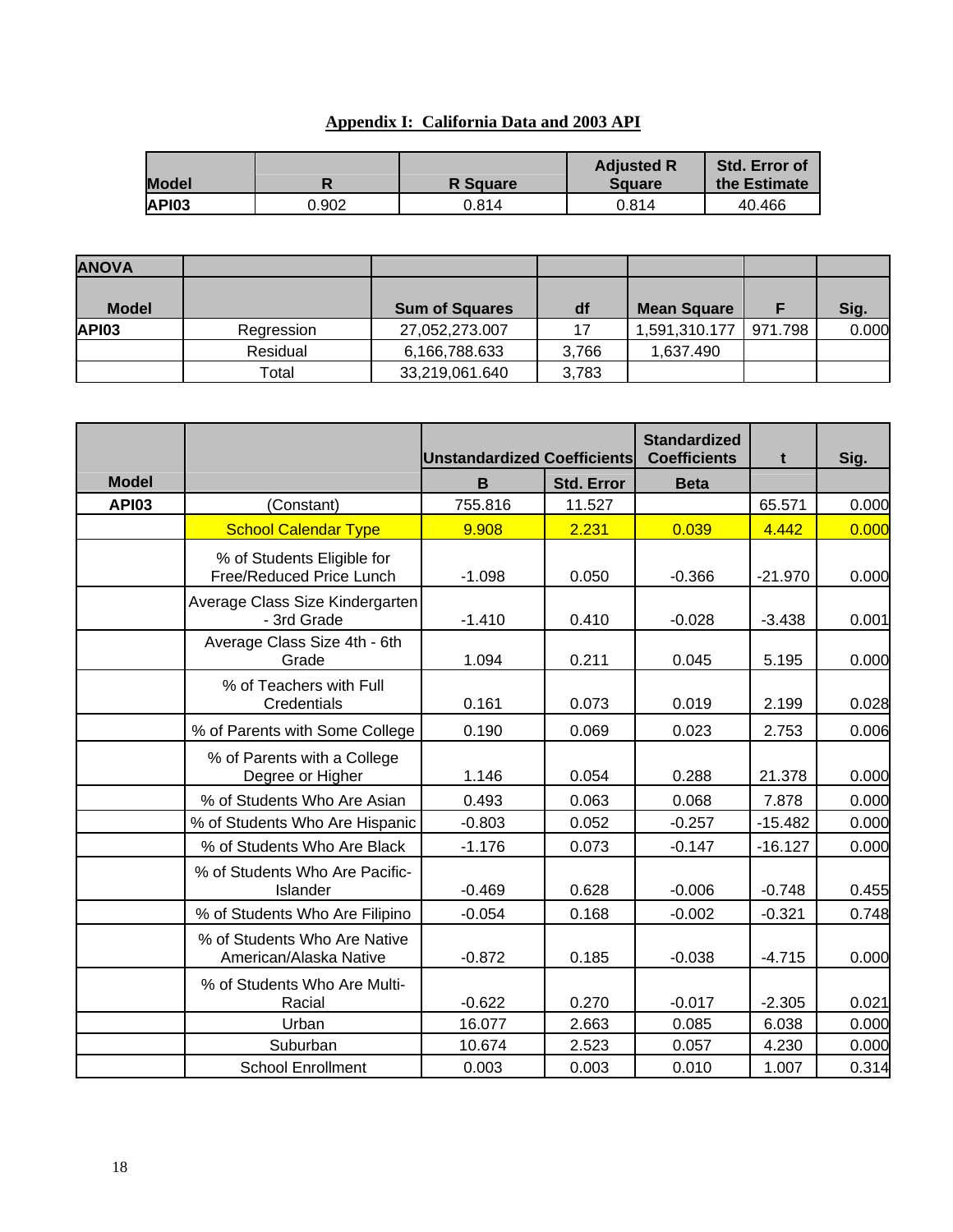| <b>Model</b> |       | <b>R</b> Square | <b>Adjusted R</b><br><b>Square</b> | <b>Std. Error of</b><br>the Estimate |
|--------------|-------|-----------------|------------------------------------|--------------------------------------|
| API03        | 0.912 | 0.831           | 0.830                              | 38.756                               |

| <b>Appendix J: Wake County Parameters and 2003 API</b> |
|--------------------------------------------------------|
|--------------------------------------------------------|

| <b>ANOVA</b> |            |                       |       |                    |         |       |
|--------------|------------|-----------------------|-------|--------------------|---------|-------|
| <b>Model</b> |            | <b>Sum of Squares</b> | df    | <b>Mean Square</b> |         | Sig.  |
| <b>API03</b> | Regression | 20,428,846.0          | 17    | 1,201,696.800      | 800.036 | 0.000 |
|              | Residual   | 4,156,182.3           | 2.767 | 1,502.054          |         |       |
|              | Total      | 2,458,028.0           | 2,784 |                    |         |       |

|              |                                                        |          | <b>Unstandardized</b><br><b>Coefficients</b> | <b>Standardized</b><br><b>Coefficients</b> | t         | Sig.  |
|--------------|--------------------------------------------------------|----------|----------------------------------------------|--------------------------------------------|-----------|-------|
| <b>Model</b> |                                                        | B        | <b>Std. Error</b>                            | <b>Beta</b>                                |           |       |
| <b>API03</b> | (Constant)                                             | 778.141  | 15.925                                       |                                            | 48.862    | 0.000 |
|              | <b>School Calendar Type</b>                            | 10.678   | 2.443                                        | 0.039                                      | 4.371     | 0.000 |
|              | % of Students Eligible for<br>Free/Reduced Price Lunch | $-1.171$ | 0.059                                        | $-0.383$                                   | $-19.945$ | 0.000 |
|              | Average Class Size Kindergarten -<br>3rd Grade         | $-1.496$ | 0.545                                        | $-0.023$                                   | $-2.744$  | 0.006 |
|              | Average Class Size 4th - 6th<br>Grade                  | 0.926    | 0.268                                        | 0.029                                      | 3.457     | 0.001 |
|              | % of Teachers with Full<br>Credentials                 | 0.078    | 0.089                                        | 0.008                                      | 0.879     | 0.380 |
|              | % of Parents with Some College                         | 0.160    | 0.079                                        | 0.019                                      | 2.021     | 0.043 |
|              | % of Parents with a College<br>Degree or Higher        | 1.138    | 0.060                                        | $-0.290$                                   | 18.902    | 0.000 |
|              | % of Students Who Are Asian                            | 0.493    | 0.068                                        | 0.070                                      | 7.264     | 0.000 |
|              | % of Students Who Are Hispanic                         | $-0.778$ | 0.061                                        | $-0.239$                                   | $-12.690$ | 0.000 |
|              | % of Students Who Are Black                            | $-1.017$ | 0.092                                        | $-0.114$                                   | $-11.010$ | 0.000 |
|              | % of Students Who Are Pacific-<br>Islander             | $-0.382$ | 0.717                                        | $-0.004$                                   | $-0.533$  | 0.594 |
|              | % of Students Who Are Filipino                         | $-0.097$ | 0.179                                        | $-0.005$                                   | $-0.542$  | 0.588 |
|              | % of Students Who Are Native<br>American/Alaska Native | $-1.855$ | 0.454                                        | $-0.035$                                   | $-4.085$  | 0.000 |
|              | % of Students Who Are Multi-<br>Racial                 | $-0.715$ | 0.359                                        | $-0.016$                                   | $-1.990$  | 0.047 |
|              | Urban                                                  | 17.537   | 3.434                                        | 0.093                                      | 5.107     | 0.000 |
|              | Suburban                                               | 12.666   | 3.327                                        | 0.067                                      | 3.807     | 0.000 |
|              | <b>School Enrollment</b>                               | $-0.009$ | 0.006                                        | $-0.016$                                   | $-1.700$  | 0.089 |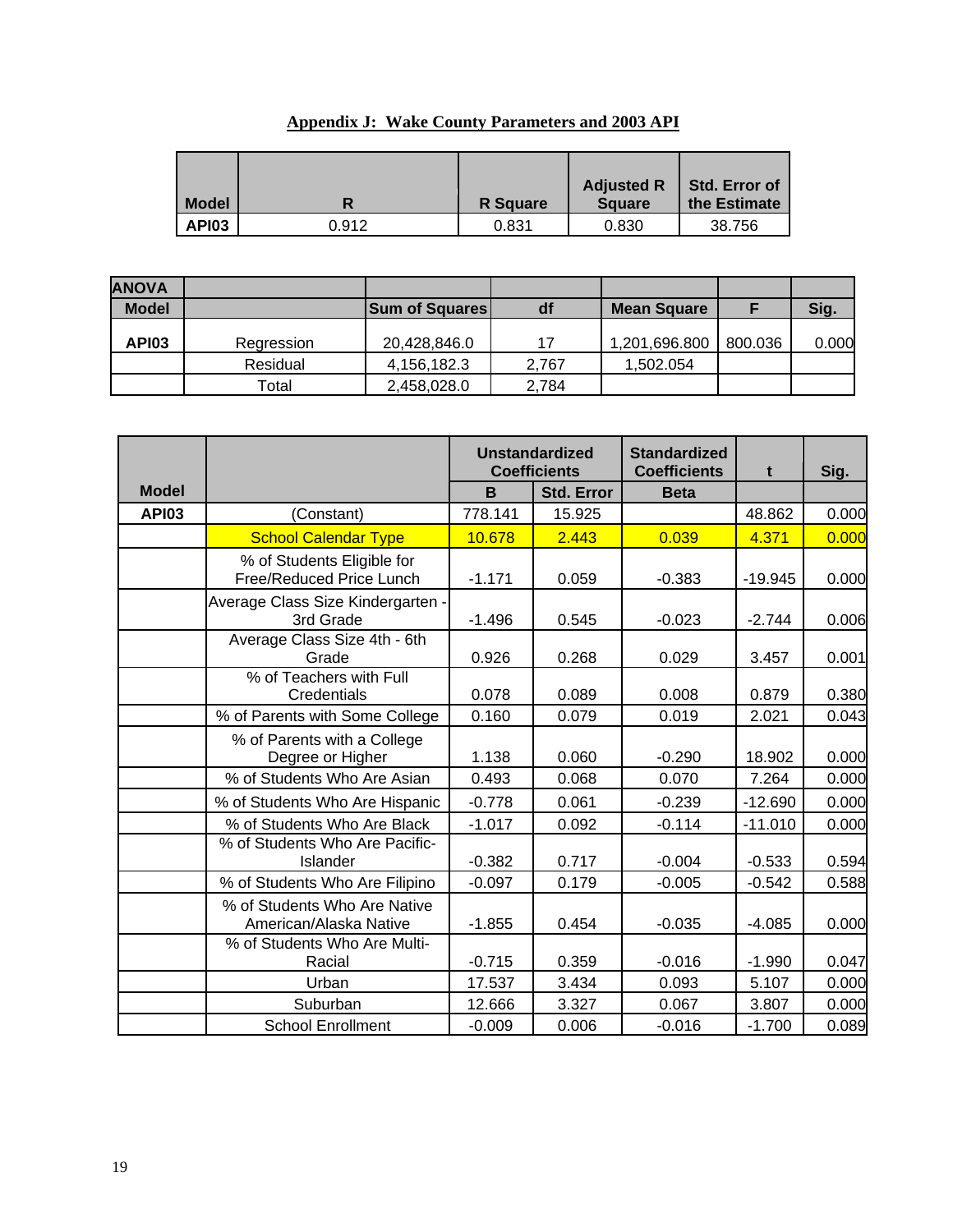# **Appendix K: California Data and Change from 2002-2003**

| <b>Model</b>                    |       | <b>R</b> Square | <b>Square</b> | $ $ Adjusted R $ $ Std. Error of<br>the Estimate |
|---------------------------------|-------|-----------------|---------------|--------------------------------------------------|
| Change from 2002<br>to 2003 API | 0.434 | 0.189           | 0.185         | 21.169                                           |

| <b>ANOVA</b>        |            |                       |      |                    |        |       |
|---------------------|------------|-----------------------|------|--------------------|--------|-------|
| <b>Model</b>        |            | <b>Sum of Squares</b> | df   | <b>Mean Square</b> |        | Sig.  |
| Change from 2002 to |            |                       |      |                    |        |       |
| <b>2003 API</b>     | Regression | 383,507.553           | 17   | 22,559.268         | 50.340 | 0.000 |
|                     | Residual   | 1,650,925.497         | 3684 | 448.134            |        |       |
|                     | Total      | 2,034,433.049         | 3701 |                    |        |       |

|                                                  |                                                        |          | <b>Unstandardized</b><br><b>Coefficients</b> | <b>Standardized</b><br><b>Coefficients</b> | t        | Sig.  |
|--------------------------------------------------|--------------------------------------------------------|----------|----------------------------------------------|--------------------------------------------|----------|-------|
| <b>Model</b>                                     |                                                        | B        | <b>Std. Error</b>                            | <b>Beta</b>                                |          |       |
| <b>Change from</b><br>2002 to 2003<br><b>API</b> |                                                        | 38.019   | 6.096                                        |                                            | 6.237    | 0.000 |
|                                                  | (Constant)                                             | $-0.269$ | 1.186                                        | $-0.004$                                   | $-0.226$ | 0.821 |
|                                                  | <b>School Calendar Type</b>                            |          |                                              |                                            |          |       |
|                                                  | % of Students Eligible for<br>Free/Reduced Price Lunch | 0.206    | 0.026                                        | 0.273                                      | 7.785    | 0.000 |
|                                                  | Average Class Size Kindergarten -<br>3rd Grade         | $-0.108$ | 0.217                                        | $-0.009$                                   | $-0.496$ | 0.620 |
|                                                  | Average Class Size 4th - 6th Grade                     | $-0.189$ | 0.112                                        | $-0.031$                                   | $-1.690$ | 0.091 |
|                                                  | % of Teachers with Full Credentials                    | $-0.114$ | 0.039                                        | $-0.053$                                   | $-2.943$ | 0.003 |
|                                                  | % of Parents with Some College                         | $-0.067$ | 0.037                                        | $-0.033$                                   | $-1.831$ | 0.067 |
|                                                  | % of Parents with a College Degree<br>or Higher        | $-0.036$ | 0.028                                        | $-0.037$                                   | $-1.290$ | 0.197 |
|                                                  | % of Students Who Are Asian                            | 0.039    | 0.033                                        | 0.022                                      | 1.189    | 0.235 |
|                                                  | % of Students Who Are Hispanic                         | 0.092    | 0.027                                        | 0.117                                      | 3.356    | 0.001 |
|                                                  | % of Students Who Are Black                            | $-0.020$ | 0.039                                        | $-0.010$                                   | $-0.511$ | 0.610 |
|                                                  | % of Students Who Are Pacific-<br>Islander             | $-0.140$ | 0.330                                        | $-0.007$                                   | $-0.425$ | 0.671 |
|                                                  | % of Students Who Are Filipino                         | 0.043    | 0.089                                        | 0.008                                      | 0.483    | 0.629 |
|                                                  | % of Students Who Are Native<br>American/Alaska Native | 0.037    | 0.097                                        | 0.007                                      | 0.385    | 0.701 |
|                                                  | % of Students Who Are Multi-Racial                     | $-0.006$ | 0.142                                        | $-0.001$                                   | $-0.041$ | 0.967 |
|                                                  | Urban                                                  | $-0.265$ | 1.407                                        | $-0.006$                                   | $-0.188$ | 0.851 |
|                                                  | Suburban                                               | $-1.423$ | 1.333                                        | $-0.030$                                   | $-1.067$ | 0.286 |
|                                                  | <b>School Enrollment</b>                               | $-0.001$ | 0.002                                        | $-0.012$                                   | $-0.530$ | 0.596 |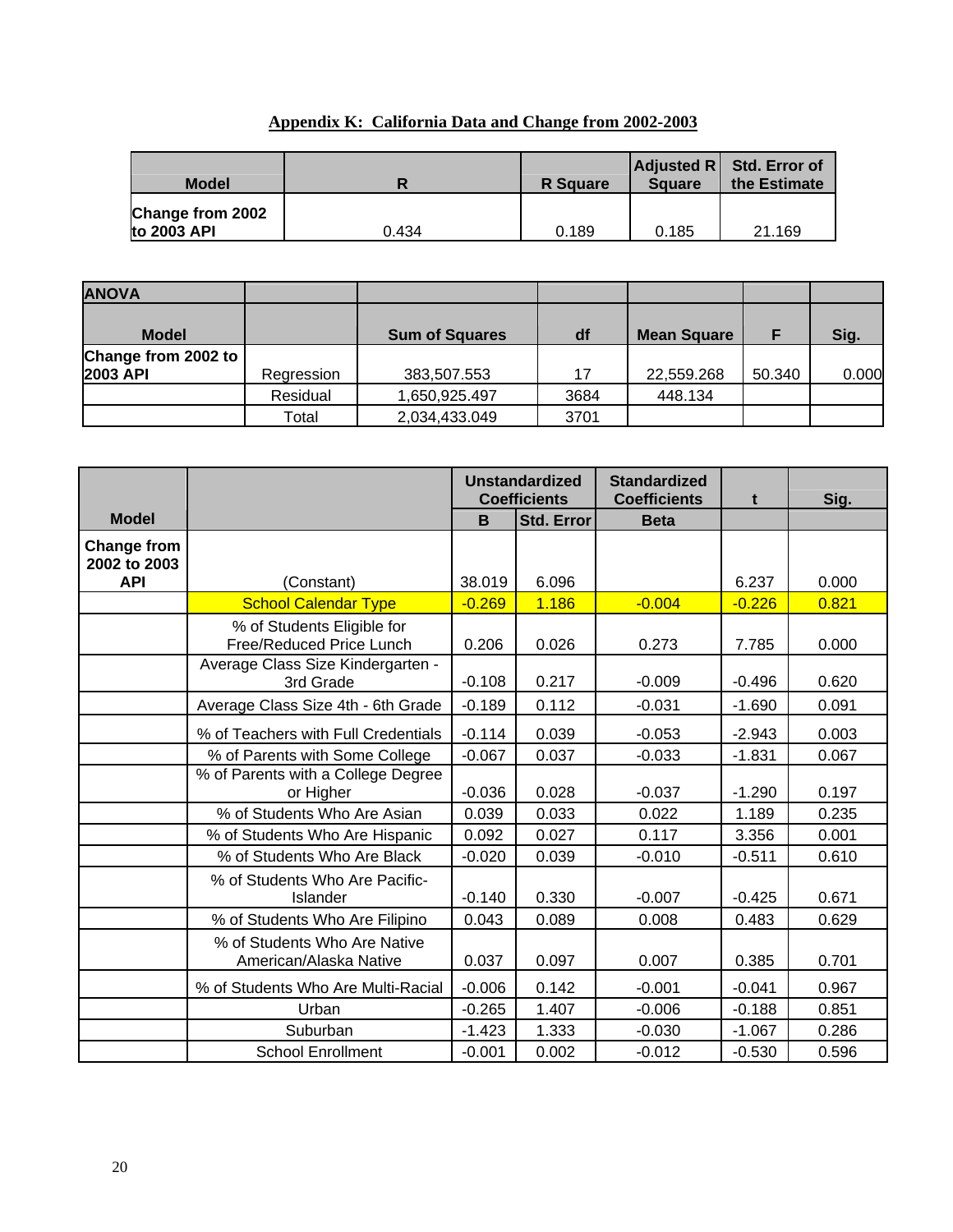| <b>Model</b>                    |       | <b>R</b> Square | <b>Square</b> | Adjusted R   Std. Error of<br>the Estimate |
|---------------------------------|-------|-----------------|---------------|--------------------------------------------|
| Change from 2002<br>to 2003 API | 0.459 | 0.211           | 0.206         | 19.480                                     |

|--|

| <b>ANOVA</b>     |            |                       |       |                    |        |       |
|------------------|------------|-----------------------|-------|--------------------|--------|-------|
| <b>Model</b>     |            | <b>Sum of Squares</b> | df    | <b>Mean Square</b> |        | Sig.  |
| Change from 2002 |            |                       |       |                    |        |       |
| to 2003 API      | Regression | 273,606.7             | 17    | 16,094.511         | 42.411 | 0.000 |
|                  | Residual   | 1,026,139.8           | 2.704 | 379.490            |        |       |
|                  | Total      | 1,299,746.4           | 2.721 |                    |        |       |

|                     |                                                        |          | <b>Unstandardized</b><br><b>Coefficients</b> |             | t        | Sig.  |
|---------------------|--------------------------------------------------------|----------|----------------------------------------------|-------------|----------|-------|
| <b>Model</b>        |                                                        | B        | <b>Std. Error</b>                            | <b>Beta</b> |          |       |
| Change<br>from 2002 |                                                        |          |                                              |             |          |       |
| to 2003 API         | (Constant)                                             | 30.170   | 8.098                                        |             | 3.726    | 0.000 |
|                     | <b>School Calendar Type</b>                            | $-0.133$ | 1.252                                        | $-0.002$    | $-0.106$ | 0.916 |
|                     | % of Students Eligible for<br>Free/Reduced Price Lunch | 0.222    | 0.030                                        | 0.312       | 7.447    | 0.000 |
|                     | Average Class Size Kindergarten -<br>3rd Grade         | $-0.118$ | 0.279                                        | $-0.008$    | $-0.422$ | 0.673 |
|                     | Average Class Size 4th - 6th<br>Grade                  | 0.003    | 0.136                                        | 0.000       | 0.022    | 0.982 |
|                     | % of Teachers with Full<br>Credentials                 | $-0.076$ | 0.045                                        | $-0.035$    | $-1.672$ | 0.095 |
|                     | % of Parents with Some College                         | $-0.092$ | 0.040                                        | $-0.047$    | $-2.290$ | 0.022 |
|                     | % of Parents with a College<br>Degree or Higher        | $-0.013$ | 0.031                                        | $-0.014$    | $-0.418$ | 0.676 |
|                     | % of Students Who Are Asian                            | 0.011    | 0.034                                        | 0.007       | 0.315    | 0.753 |
|                     | % of Students Who Are Hispanic                         | 0.091    | 0.031                                        | $-0.120$    | 2.920    | 0.004 |
|                     | % of Students Who Are Black                            | $-0.051$ | 0.047                                        | $-0.025$    | $-1.085$ | 0.278 |
|                     | % of Students Who Are Pacific-<br>Islander             | $-0.255$ | 0.364                                        | $-0.013$    | $-0.700$ | 0.484 |
|                     | % of Students Who Are Filipino                         | 0.028    | 0.091                                        | 0.006       | 0.311    | 0.756 |
|                     | % of Students Who Are Native<br>American/Alaska Native | $-0.232$ | 0.230                                        | $-0.019$    | $-1.008$ | 0.313 |
|                     | % of Students Who Are Multi-<br>Racial                 | 0.019    | 0.181                                        | 0.002       | 0.103    | 0.918 |
|                     | Urban                                                  | $-1.550$ | 1.742                                        | $-0.035$    | $-0.893$ | 0.372 |
|                     | Suburban                                               | $-3.280$ | 1.688                                        | $-0.075$    | $-1.944$ | 0.052 |
|                     | <b>School Enrollment</b>                               | 0.000    | 0.003                                        | $-0.001$    | $-0.072$ | 0.942 |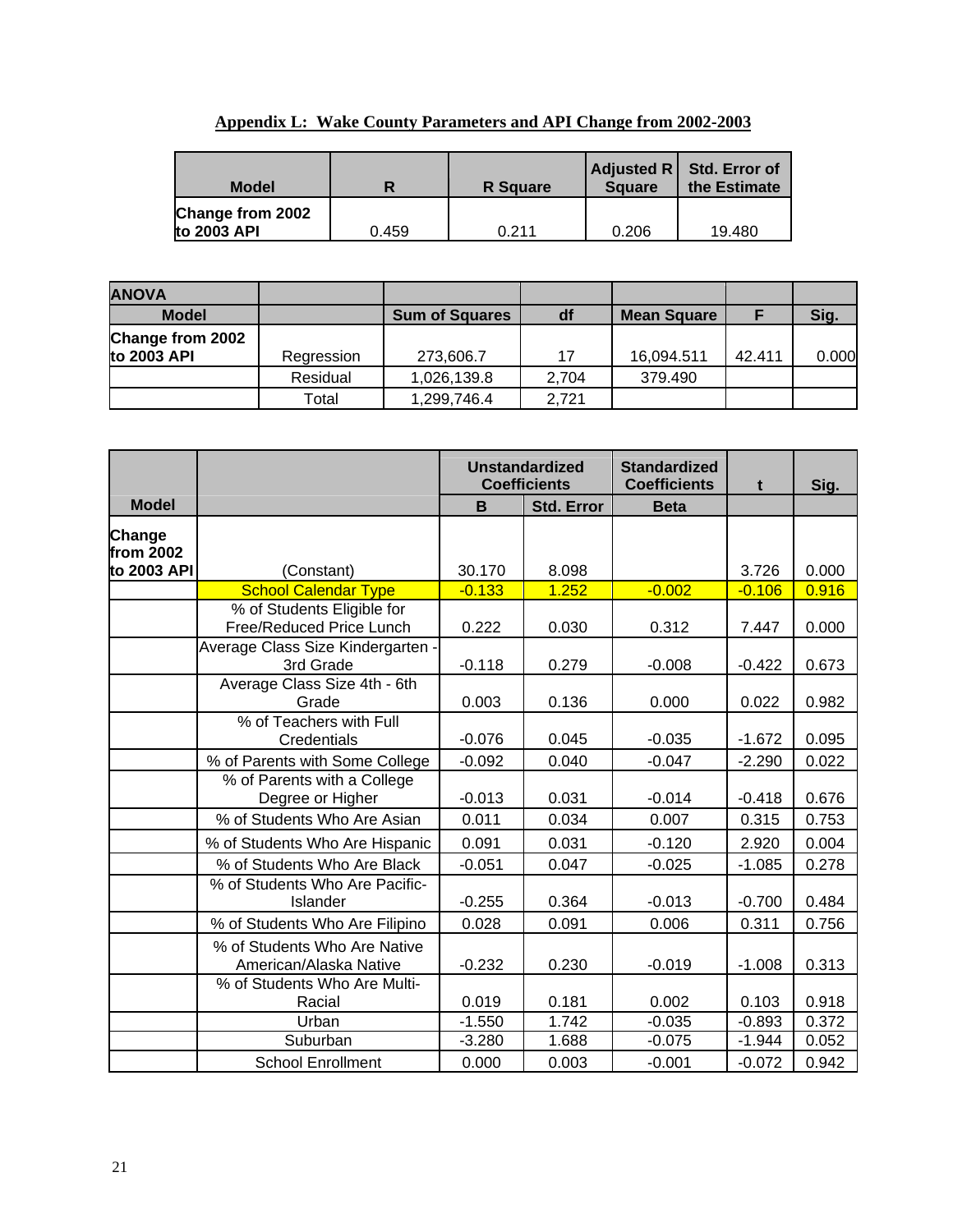| Step1        | <b>Chi-square</b> | df | <b>Sig</b> |
|--------------|-------------------|----|------------|
| Step         | 125.692           | 17 | 0.000      |
| <b>Block</b> | 125.692           | 17 | 0.000      |
| Model        | 125.692           | 17 | 0.000      |

# **Appendix M: California Data and Attainment of Target**

| <b>Step</b> | (-2) Log likelihood | <b>Cox &amp; Snell R</b><br><b>Square</b> | Nagelkerke R<br><b>Square</b> |
|-------------|---------------------|-------------------------------------------|-------------------------------|
|             | 1,843.352           | 0.033                                     | 0.081                         |

|        |                           | <b>Target Attainment</b> |                        |                   |                        |
|--------|---------------------------|--------------------------|------------------------|-------------------|------------------------|
|        | <b>Observed</b>           |                          | Did not<br>meet target | <b>Met target</b> | $\%$<br><b>Correct</b> |
| Step 0 | Target attainment         | Did not meet<br>target   | 0                      | 277               | 0.0                    |
|        |                           | Met target               |                        | 3,425             | 100.0                  |
|        | <b>Overall Percentage</b> |                          |                        |                   | 92.5                   |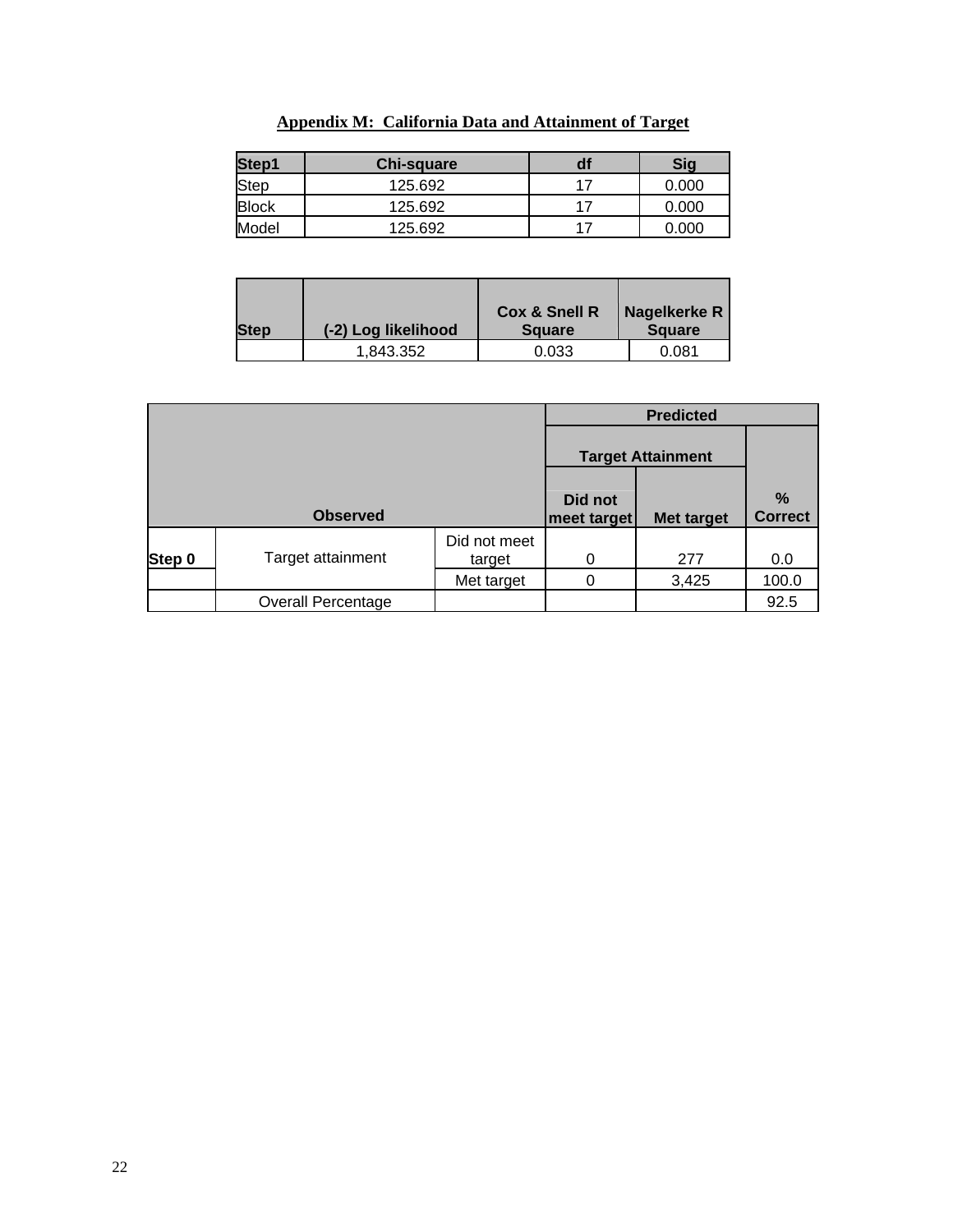| <b>Model</b>  |                                                        | B        | <b>Std. Error</b> | <b>Wald</b> | df             | <b>Sig</b> | Exp(B) |
|---------------|--------------------------------------------------------|----------|-------------------|-------------|----------------|------------|--------|
| <b>Target</b> | (Constant)                                             | 1.910    | 1.089             | 3.078       | 1              | 0.079      | 6.755  |
|               | <b>School Calendar Type</b>                            | 0.238    | 0.246             | 0.939       | $\overline{1}$ | 0.333      | 1.269  |
|               | % of Students Eligible for<br>Free/Reduced Price Lunch | 0.009    | 0.004             | 3.921       | 1              | 0.048      | 1.009  |
|               | Average Class Size<br>Kindergarten - 3rd Grade         | 0.027    | 0.036             | 0.588       | 1              | 0.443      | 1.028  |
|               | Average Class Size 4th - 6th<br>Grade                  | $-0.013$ | 0.019             | 0.486       | 1              | 0.486      | 0.987  |
|               | % of Teachers with Full<br>Credentials                 | $-0.005$ | 0.007             | 0.630       | 1              | 0.427      | 0.995  |
|               | % of Parents with Some<br>College                      | $-0.014$ | 0.006             | 5.130       | 1              | 0.024      | 0.986  |
|               | % of Parents with a College<br>Degree or Higher        | 0.028    | 0.006             | 23.786      | 1              | 0.000      | 1.028  |
|               | % of Students Who Are Asian                            | 0.008    | 0.008             | 0.990       | $\mathbf{1}$   | 0.320      | 1.008  |
|               | % of Students Who Are<br>Hispanic                      | $-0.002$ | 0.005             | 0.294       | 1              | 0.588      | 0.998  |
|               | % of Students Who Are Black                            | $-0.016$ | 0.006             | 8.276       | 1              | 0.004      | 0.984  |
|               | % of Students Who Are Pacific-<br>Islander             | 0.009    | 0.012             | 0.509       | 1              | 0.475      | 1.009  |
|               | % of Students Who Are Filipino                         | $-0.024$ | 0.013             | 3.508       | 1              | 0.061      | 0.976  |
|               | % of Students Who Are Native<br>American/Alaska Native | $-0.027$ | 0.011             | 5.753       | 1              | 0.016      | 0.973  |
|               | % of Students Who Are Multi-<br>Racial                 | $-0.024$ | 0.022             | 1.189       | 1              | 0.276      | 0.976  |
|               | Urban                                                  | $-0.378$ | 0.237             | 2.538       | 1              | 0.111      | 0.685  |
|               | Suburban                                               | $-0.064$ | 0.213             | 0.090       | $\mathbf 1$    | 0.764      | 0.938  |
|               | <b>School Enrollment</b>                               | 0.002    | 0.001             | 10.514      | 1              | 0.079      | 1.002  |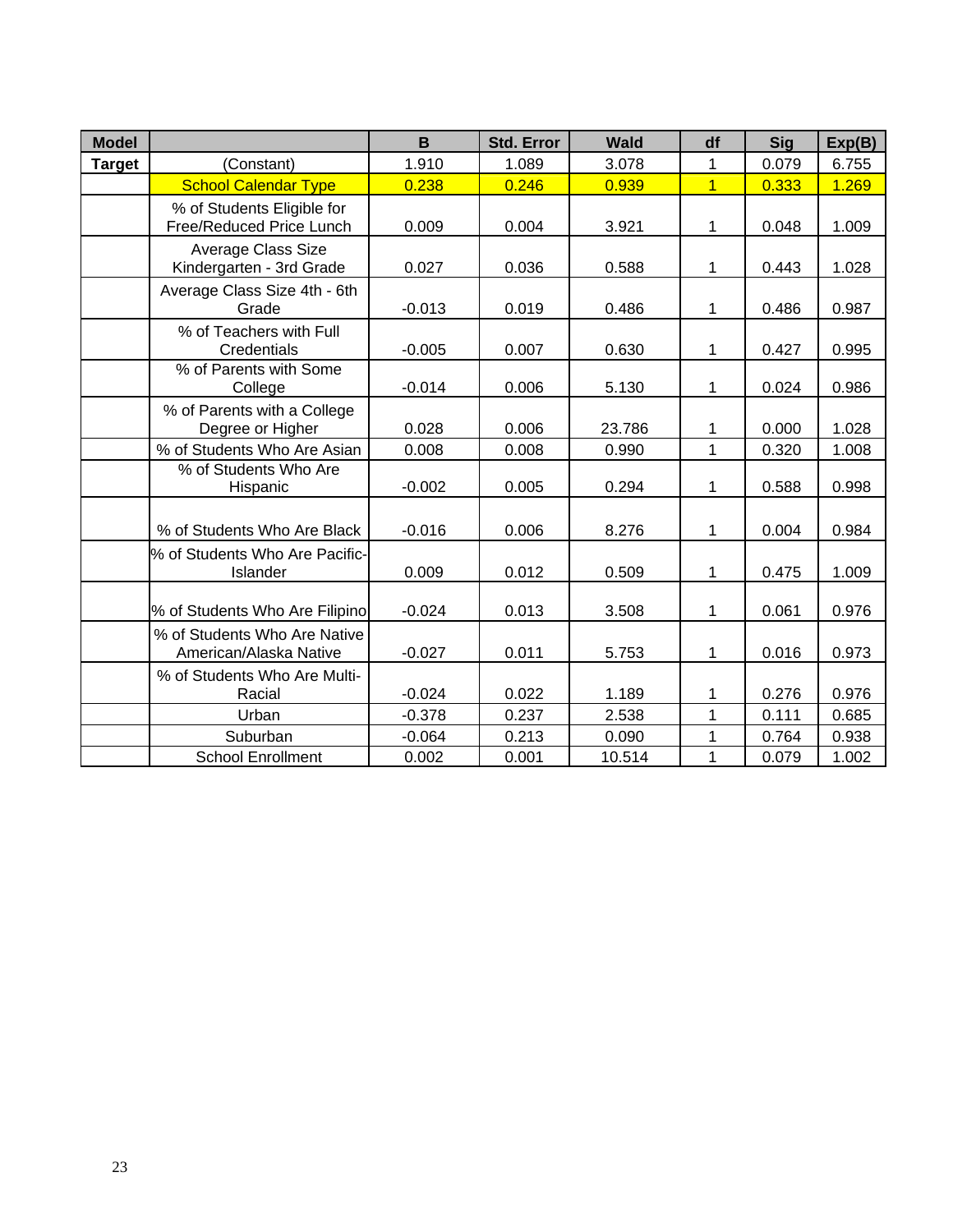| Step1<br><b>Chi-square</b> |        | df | Sig   |  |
|----------------------------|--------|----|-------|--|
| Step                       | 80.215 | 17 | 0.000 |  |
| <b>Block</b>               | 80.215 | 17 | 0.000 |  |
| Model                      | 80.215 |    | 0.000 |  |

**Appendix N: Wake County Parameters and Attainment of Target**

| <b>Step</b> | (-2) Log likelihood | Cox &<br><b>Snell R</b><br><b>Square</b> | Nagelkerke<br><b>R</b> Square |
|-------------|---------------------|------------------------------------------|-------------------------------|
|             | 1.240.129           | 0.029                                    | 0.076                         |

|        |                           |                        | <b>Predicted</b>                  |       |                        |  |
|--------|---------------------------|------------------------|-----------------------------------|-------|------------------------|--|
|        |                           |                        | <b>Target Attainment</b>          |       |                        |  |
|        | <b>Observed</b>           |                        | Did not<br>meet target Met target |       | $\%$<br><b>Correct</b> |  |
| Step 0 | Target attainment         | Did not<br>meet target | 0                                 | 179   | 0.0                    |  |
|        |                           | Met target             |                                   | 2,542 | 100.0                  |  |
|        | <b>Overall Percentage</b> |                        |                                   |       | 93.4                   |  |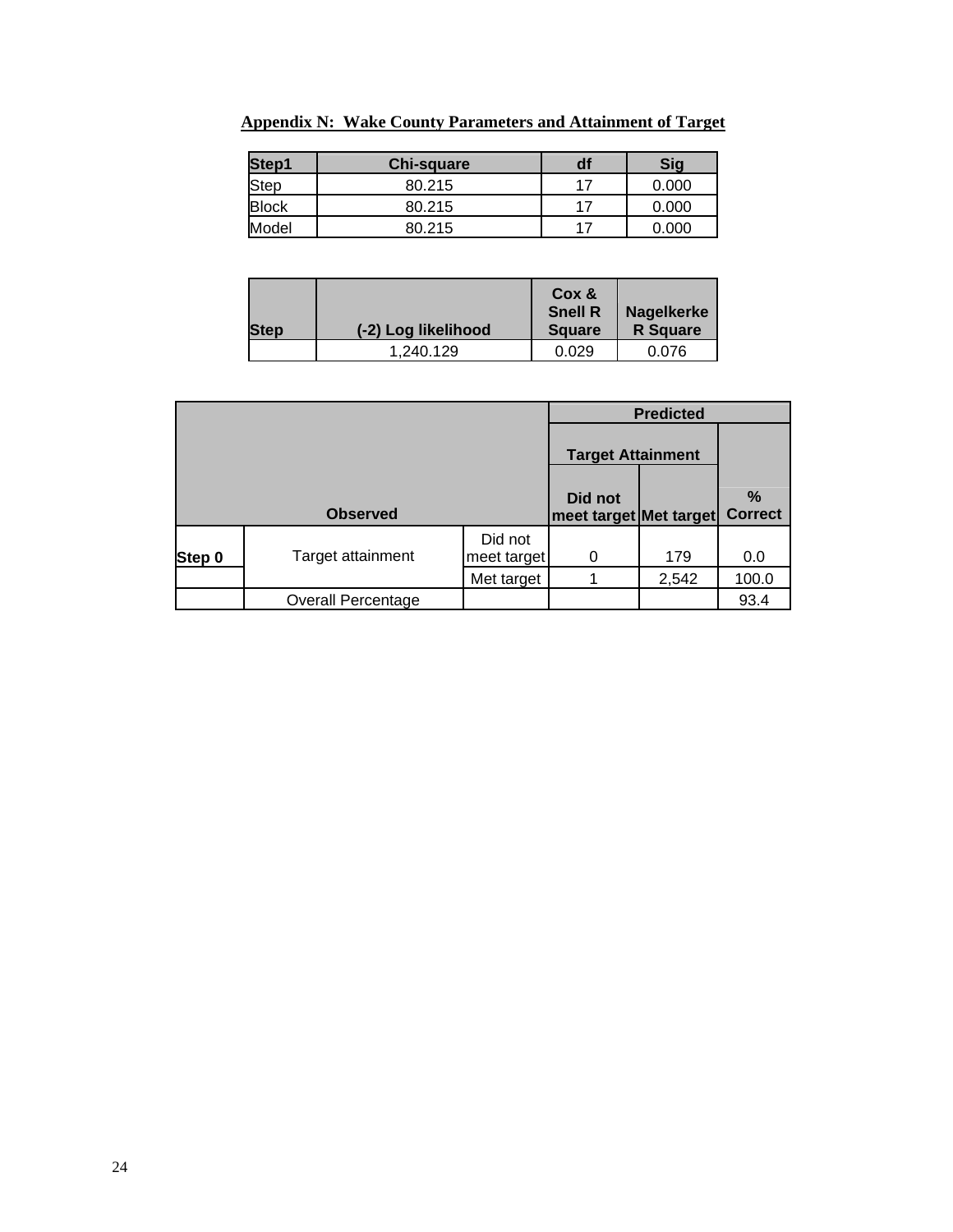| <b>Model</b>  |                                                        | B        | <b>Std. Error</b> | <b>Wald</b> | df             | <b>Sig</b> | Exp(B) |
|---------------|--------------------------------------------------------|----------|-------------------|-------------|----------------|------------|--------|
| <b>Target</b> | (Constant)                                             | 1.092    | 1.725             | 1.216       | 1              | 0.270      | 6.697  |
|               | <b>School Calendar Type</b>                            | 0.051    | 0.274             | 0.033       | $\overline{1}$ | 0.853      | 1.052  |
|               | % of Students Eligible for<br>Free/Reduced Price Lunch | 0.010    | 0.006             | 2.969       | 1              | 0.085      | 1.010  |
|               | <b>Average Class Size</b><br>Kindergarten - 3rd Grade  | 0.043    | 0.058             | 0.553       | 1              | 0.457      | 1.044  |
|               | Average Class Size 4th - 6th<br>Grade                  | $-0.040$ | 0.030             | 1.794       | 1              | 0.182      | 0.961  |
|               | % of Teachers with Full<br>Credentials                 | 0.000    | 0.009             | 0.000       | 1              | 0.997      | 1.000  |
|               | % of Parents with Some<br>College                      | $-0.017$ | 0.008             | 4.456       | 1              | 0.035      | 0.983  |
|               | % of Parents with a College<br>Degree or Higher        | 0.029    | 0.007             | 15.349      | 1              | 0.000      | 1.029  |
|               | % of Students Who Are Asian                            | 0.012    | 0.010             | 1.274       | 1              | 0.259      | 1.012  |
|               | % of Students Who Are<br>Hispanic                      | $-0.006$ | 0.006             | 0.827       | 1              | 0.363      | 0.994  |
|               | % of Students Who Are Black                            | $-0.021$ | 0.008             | 7.054       | 1              | 0.008      | 0.979  |
|               | % of Students Who Are Pacific-<br>Islander             | 0.036    | 0.077             | 0.223       | 1              | 0.637      | 1.037  |
|               | % of Students Who Are Filipino                         | $-0.025$ | $-0.015$          | 2.859       | 1              | 0.091      | 0.975  |
|               | % of Students Who Are Native<br>American/Alaska Native | $-0.075$ | 0.034             | 4.836       | 1              | 0.028      | 0.927  |
|               | % of Students Who Are Multi-<br>Racial                 | $-0.049$ | 0.032             | 2.350       | 1              | 0.125      | 0.952  |
|               | Urban                                                  | $-0.347$ | 0.341             | 1.036       | 1              | 0.309      | 0.707  |
|               | Suburban                                               | 0.007    | 0.319             | 0.000       | 1              | 0.983      | 1.007  |
|               | <b>School Enrollment</b>                               | 0.002    | 0.001             | 6.219       | 1              | 0.013      | 1.002  |

 $\begin{array}{c} \hline \end{array}$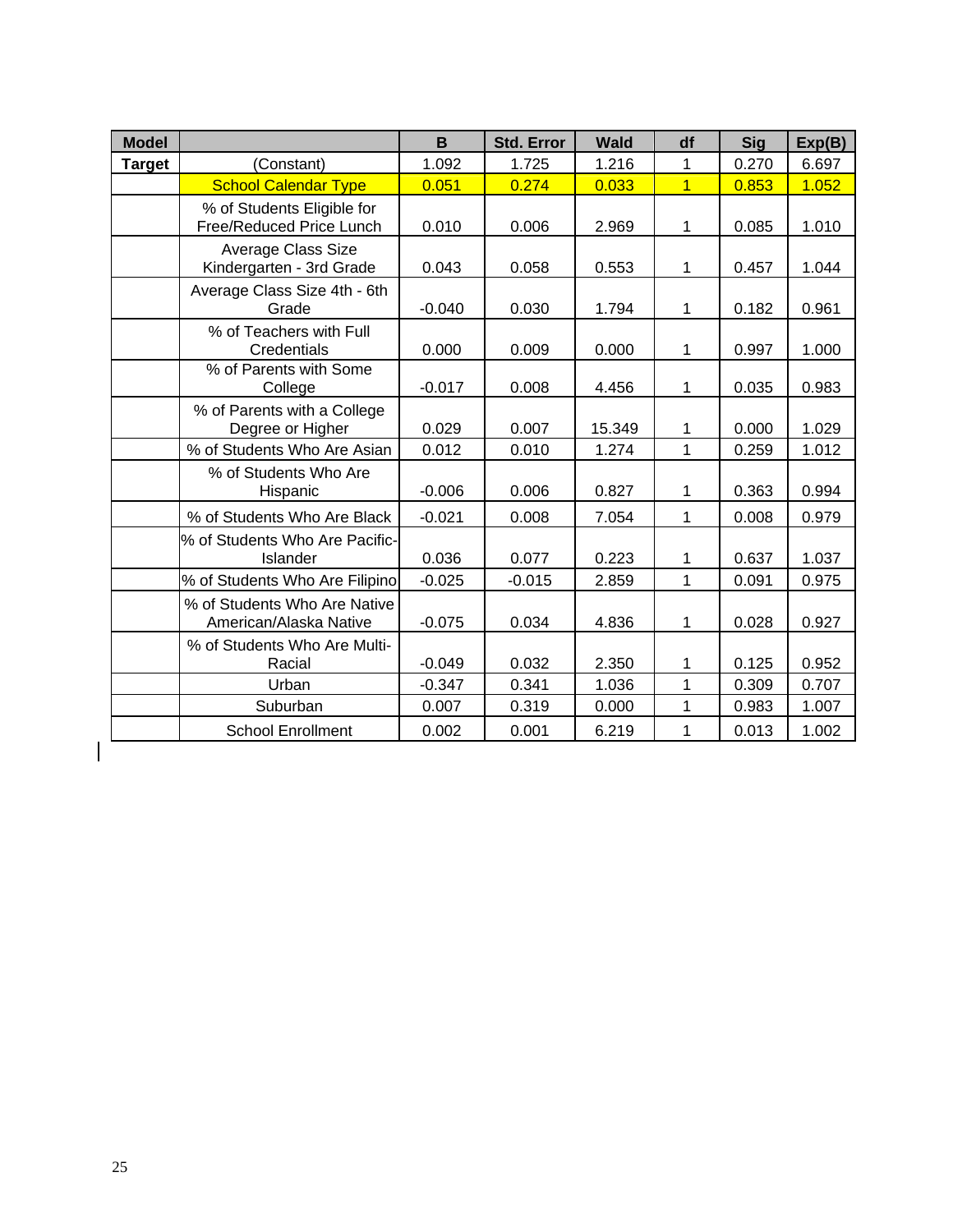### **Appendix O: Description of North Carolina Formula to determine Annual Yearly Progress (AYP)** [55](#page-0-0)

Each student subgroup including the school as a whole must meet the following objectives:

- 1). 95% Participation Rate in Reading assessment;
- 2) 95% Participation Rate in Mathematics assessment;
- 3) Annual Measurable Objective in Reading (68.9% Proficiency for elementary school through 2003-04)
	- AND
- 4) Annual Measurable Objective in Mathematics
	- (74.6% Proficiency for elementary school through 2003-04)
- 5) The school as a whole must also show progress on the: Other Academic Indicator: Attendance
	- OR
	- Graduation Rate (at least 0.1% increase each year until 90% is reached)

If a subgroup meets the 95% participation rate, but does not meet the proficiency goals in a subject area, a subgroup may still meet the Annual Measurable Objective if:

- 1) The subgroup has reduced the percent of students not proficient by 10% from the preceding year for the subject area
- 2) the subgroup shows progress on the Other Academic Indicator

The subgroups include

- 1) School as a whole
- 2) American Indian
- 3) Asian
- 4) Black
- 5) Hispanic
- 6) Multi-racial
- 7) White
- 8) Economically disadvantaged
- 9) Limited-English Proficient
- 10) Students with Disabilities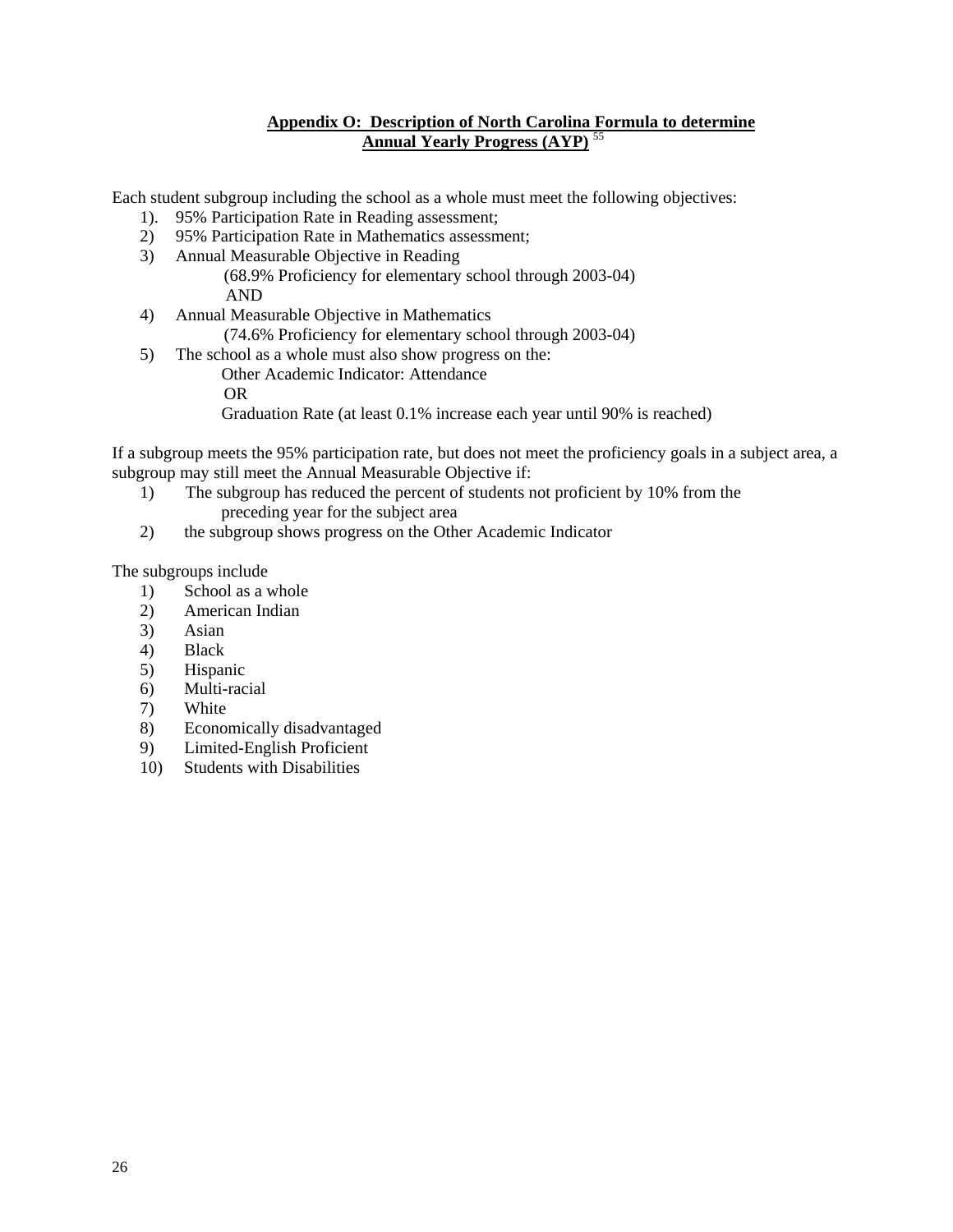<span id="page-27-0"></span><sup>[1](#page-1-0)</sup> McNeal, Bill.. "A Message from WCPSS Superintendent Bill McNeal." Assignment by Choice, Inc.

[http://www.assignmentbychoice.org/what%27s\\_new.htm](http://www.assignmentbychoice.org/what%27s_new.htm).<br><sup>[2](#page-1-0)</sup> Carlson, Kelcey.. "Some Argue that Year-Round Schools Could Solve Wake Overcrowding Problems". 1 March 2005. *WRAL.com.* [http://www.wral.com/news/4244003/detail.html.](http://www.wral.com/news/4244003/detail.html) Accessed 2 March 2005. [3](#page-1-0)

<sup>3</sup> Hui, T. Keung. "Wake may convert 36 to year-rounds". 22 September 2004. *The News & Observer*. http://www.sedl.org/policy/insights/yearround9303.html

http://www.sedl.org/policy/insights/yearround9303.html [4](#page-1-0) [McMillen,](http://www.vbcps.k12.va.us/yrscomm.pdf) Bradley J. "A statewide evaluation of academic achievement in year-round schools." 2001. *The Journal*   $of Education Research (95).$ 

 [McMillen,](http://www.vbcps.k12.va.us/yrscomm.pdf) Bradley J. "A statewide evaluation of academic achievement in year-round schools." 2001. *The Journal of Education Research* (95). [6](#page-1-0)

 $6$  Mitchell, Ross E. & Douglas E. Mitchell. "Year-Round Education: Student Segregation and Achievement Tracking in Year-Round Schools". December 2000. Based on a paper presented at a *94th Annual Meeting of the American* 

Sociological Association.<br><sup>[7](#page-1-0)</sup> "Palmer, Elizabeth A. & Amy E. Bemis. "Year-Round Education". Report from the University of Minnesota Extension Service. 1999. http://www.extension.umn.edu/distribution/familydevelopment/components/7286-09.html. Accessed 23 September 2004.

<sup>[8](#page-1-0)</sup> Naylor, Charles. "Do year-round schools improve student learning? An annotated bibliography and synthesis of the research" May 1995. http://[www.bctf.bc.ca/education/yrs/Student Learning.html](http://www.bctf.bc.ca/education/yrs/Student Learning.html). Accessed 23 September 2004.

<sup>9</sup> Rasberry, Quinn. "Year-Round Schools May not be the Answer". Evaluative Report 142. 9 November 1992. <sup>[10](#page-1-0)</sup> Sheane, Kim E. Jean Donaldson, & Louann A. Bierlein. "Year-Round Education: Breaking the Bonds of Tradition." September 1994. Report from the Morrison Institute for Public Policy.

<sup>[11](#page-1-0)</sup> "Palmer, Elizabeth A. & Amy E. Bemis. "Year-Round Education". Report from the University of Minnesota Extension Service. 1999. http://www.extension.umn.edu/distribution/familydevelopment/components/7286-09.html. Accessed 23 September 2004.<br><sup>12</sup> Hui, T. Keung. "Wake still studying year-round." 27 October 2004. *The News & Observer*.

<sup>[13](#page-1-0)</sup> Kreitzer, Amelia & Gene V. Glass. "Policy Considerations in Conversion to Year-Round Schools" Policy Brief

Number 1. June 1993. Education Policy Studies Laboratory, College of Education Arizona State University. <sup>[14](#page-1-0)</sup> Inger, Morton. "Year-Round Education: A Strategy for Overcrowded Schools." ERIC/CUE Digest Number 103. December 1994.

<sup>15</sup> Wake County Public School System. [http://www.wcpss.net/history/year\\_round/index.html.](http://www.wcpss.net/history/year_round/index.html) Accessed 20 January

2005.<br><sup>16</sup> Wake County Public School System. http://www.wcpss.net/magnet/elementary.html. Accessed 25 January 2005.

<sup>17</sup> Wake County Public School System, Office of Growth Management. [http://www.wcpss.net/growth-management/.](http://www.wcpss.net/growth-management/) Accessed 25 January 2005.

[18](#page-1-0) Rossell, Christine H. & Charles L. Glenn. "The Cambridge Controlled Choice Plan". 1988. *Urban Review* 20(2), p.75-94.

<sup>[19](#page-1-0)</sup> California Department of Education. Year-Round Education Fact Book 2004.

[http://www.cde.ca.gov/re/pn/fb/yr04yearound.asp](https://webmail7.isis.unc.edu/mail/services/go.php?url=http%3A%2F%2Fwww.cde.ca.gov%2Fre%2Fpn%2Ffb%2Fyr04yearound.asp) Accessed 30 September [20](#page-1-0)04.<br><sup>20</sup>California Department of Education. Year-Round Education Fact Book 2004.

[http://www.cde.ca.gov/re/pn/fb/yr04yearound.asp](https://webmail7.isis.unc.edu/mail/services/go.php?url=http%3A%2F%2Fwww.cde.ca.gov%2Fre%2Fpn%2Ffb%2Fyr04yearound.asp) Accessed 30 September 2004<br><sup>[21](#page-1-0)</sup> California Department of Education. Year-Round Education Fact Book 2004.<br>http://www.cde.ca.gov/re/pn/fb/yr04yearound.asp Accessed 30 September

 $\frac{22}{22}$  $\frac{22}{22}$  $\frac{22}{22}$  California is one of 28 states nationwide that has a state-wide open-enrollment policy in public schools: Education Commission of the States Vol. 1 (1) May 1999. Furthermore, under No Child Left Behind, any school may become open to transferring students. In 2003-2004, 2.4% of California students utilized interdistrict transfers, but there is no data on within-district transfers according to Wayne Dughi at the California Department of Education (Phone interview: 14 February 2005). Roger Wolfertz at the California Department of Education does not believe that there are distinctive patterns of student enrollment at either traditional or year-round based on this school choice. He believes that most students utilize transfer options to choose neighborhood schools. (Phone Interview: 16 February 2004)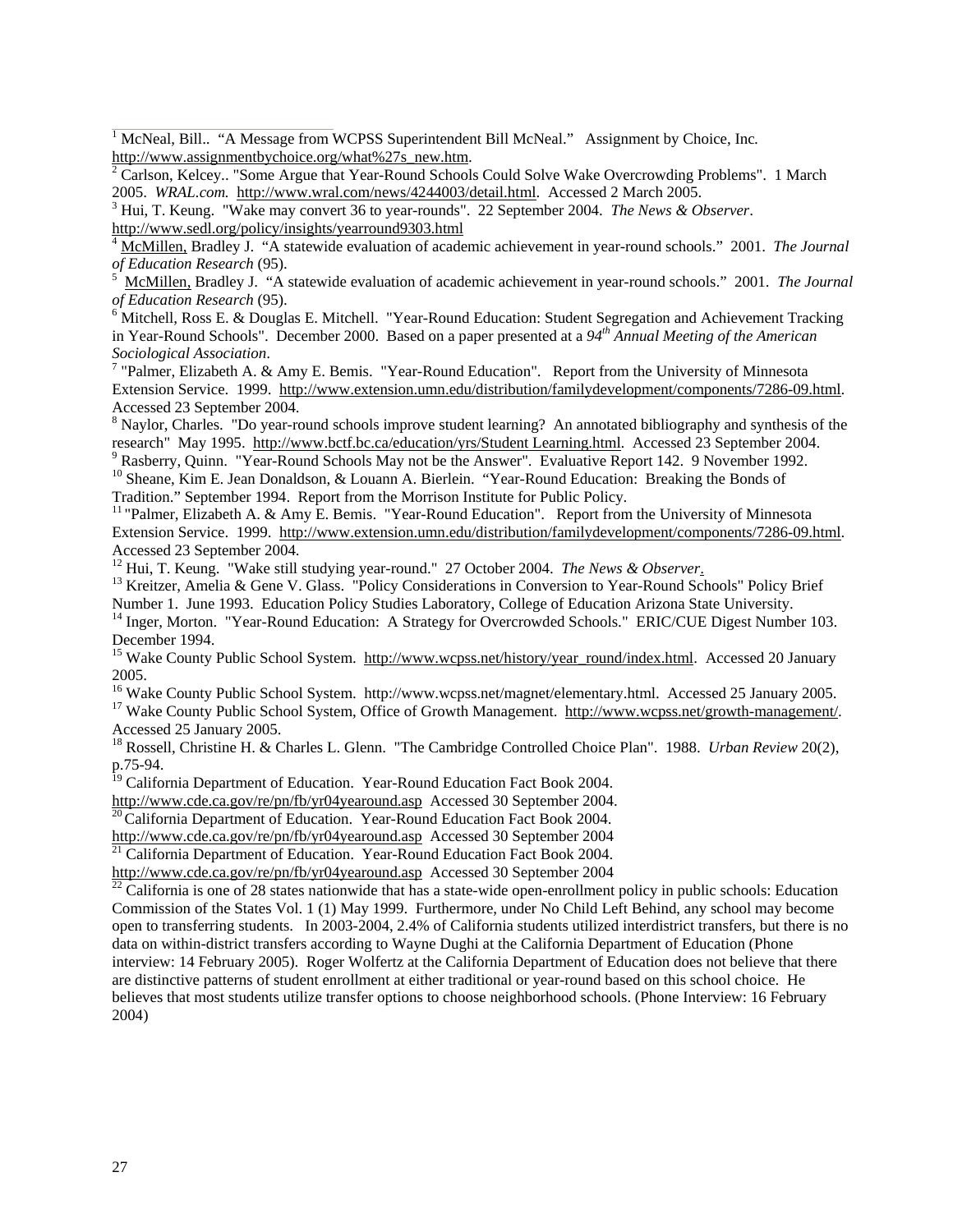$^{23}$  $^{23}$  $^{23}$  All statistical analyses were conducted in Microsoft Excel and SPSS. T-tests and regressions were performed solely in SPSS. Multi-track year-round schools and traditional calendar schools comprised the main independent variables in this study. The t-tests for independent means are used to show the basic differences between multi-track and traditional schools. These linear regressions controlled for other demographic factors See Appendix A for list of demographic factors.

 $24$  These demographic factors included average school size; average k-3 class size; average 4-6 class size; urban school status; suburban school status; percent of teachers with full credentials; percent of parents with only some college; percent of parents with a college degree or higher; percent of students receiving free or reduced price lunch; percent of Asian students; percent of Hispanic students; percent of Black students; percent of Filipino students; percent of Pacific Islander students; percent of Native American/ Alaska Native students; and percent of students who are multiracial. Also see Appendix A for this list of demographic factors.

<sup>[2](#page-30-0)5</sup> North Carolina Department of Public Instruction. North Carolina School Report Cards.

[www.ncreportcards.org/src/search.jsp?pYear=2003-2004&pList=2&pListVal=Wake&GO2=GO](https://webmail7.isis.unc.edu/mail/services/go.php?url=http%3A%2F%2Fwww.ncreportcards.org%2Fsrc%2Fsearch.jsp%3FpYear%3D2003-2004%26pList%3D2%26pListVal%3DWake%26GO2%3DGO). Accessed 15 October 2004. The demographic information available for Wake County was not as extensive as the California demographic information. Thus, the restricted characteristics are limited to the available Wake County data only. See Appendix B for a list of these Wake County variables and their parameters. For example, I ran the original regression model (with California data) but restricted the data to schools with at least 369 students and no more than 988 students.

<sup>[26](#page-1-0)</sup> Four different data sets were used for this analysis. They include the following: California Department of Education. Academic Performance Index Data Files. 2002-2003 API Growth Data File. Accessed 28 September 2004; California Department of Education. Enrollment by Ethnic Group and School File 2002-2003. Accessed 28 September 2004; California Department of Education. *List of California Public Schools and Districts File*. 2003- 2004. Accessed 28 September 2004; California Department of Education. School Information File. 2002-2003. Accessed 28 September 2004.<br><sup>27</sup> Kindergarten and first grade students do not receive API scores and are thus were not relevant to the analyses.

<sup>[28](#page-1-0)</sup> Alternative schools consisted of charter schools, magnet schools, independent study schools, community day schools, all other types of alternative schools. Some schools had student populations with some alternative students, ranging from 1 student to the majority of the student body. Schools with any alternative students were excluded.

<sup>[29](#page-1-0)</sup> Schools with fewer than 10 valid API scores do not count towards California Department of Education totals  $^{30}$  $^{30}$  $^{30}$  California Department of Education. API description. Overview of Academic Performance Index. [http://www.cde.ca.gov/ta/ac/ap/apidescription.asp.](http://www.cde.ca.gov/ta/ac/ap/apidescription.asp) Accessed 1 October 2004. See Appendix E for explanation of target growth in the state of California

<sup>[31](#page-1-0)</sup> California Department of Education. API description. Overview of Academic Performance Index.<br>http://www.cde.ca.gov/ta/ac/ap/apidescription.asp. Accessed 1 October 2004.

 $\frac{32}{32}$  $\frac{32}{32}$  $\frac{32}{32}$  For elementary school students, these tests are the California Standards Tests (CSTs): English-Language Arts, Mathematics, and the California Alternate Performance Assessment (CAPA) in English-language arts and mathematics, as well as the Norm-referenced Test (NRT): California Achievement Test, Sixth Edition Survey (CAT/6 Survey) in all content areas.

<sup>[33](#page-1-0)</sup> These analyses include t-tests for independent means. All of the listed differences were significant at the  $p < .05$ alpha level. See Appendix F for full statistical output.

 $34$  These analyses include t-tests for independent means. All of the listed differences were significant at the  $pc$ . 05 alpha level. See Appendix F for full statistical output.

<sup>[35](#page-1-0)</sup> These secondary analyses include linear regressions for the following dependent variables: 2002 API, 2003 API, and Growth from 2002 to 2003. They also include a binary logistic regression for the Attainment of school target variable. The following variables were included in the model: percent of parents whose highest education was some college; percent of parents whose highest education was a college degree or higher; percent of school that is Asian; percent of school that is Hispanic; percent of school that is Black; percent of school that is Filipino; percent of school that is Native American or Alaska native; percent of school that is multiracial; urban status of the school; suburban status of the school; total enrollment of the school; average class size between kindergarten and 3rd grade; and average class size from 4th grade to 6th grade. Similar variable have been used in many other studies on academic achievement. After careful consideration, I excluded the variable for percent of English learners within each school from the regression model. This variable correlated highly with the percent of students who are Hispanic and thus was excluded from the analyses to simplify the model.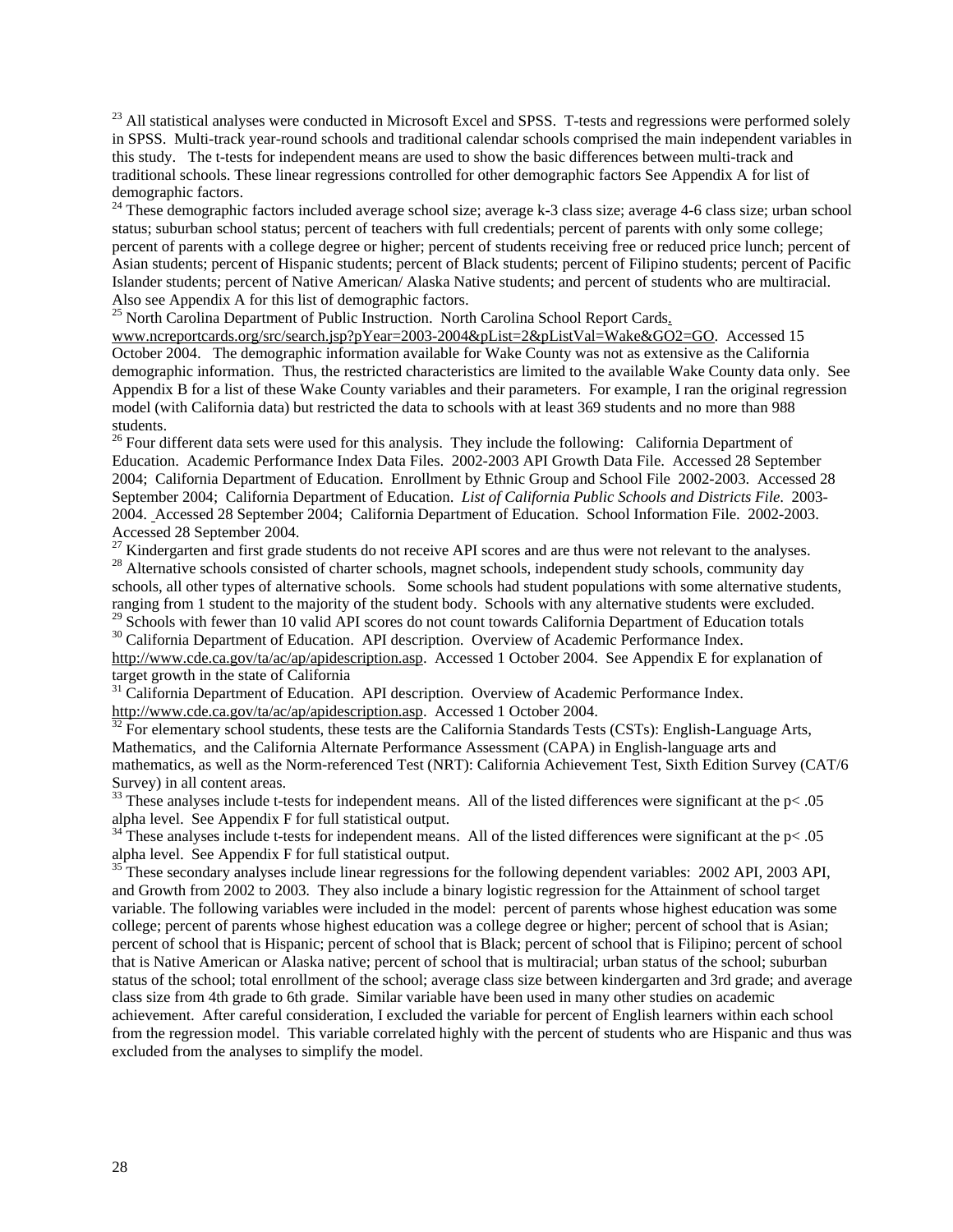<sup>[36](#page-1-0)</sup> North Carolina Department of Public Instruction. North Carolina School Report Cards.

[www.ncreportcards.org/src/search.jsp?pYear=2003-2004&pList=2&pListVal=Wake&GO2=GO](https://webmail7.isis.unc.edu/mail/services/go.php?url=http%3A%2F%2Fwww.ncreportcards.org%2Fsrc%2Fsearch.jsp%3FpYear%3D2003-2004%26pList%3D2%26pListVal%3DWake%26GO2%3DGO). Accessed 15 October 2004. The demographic information available for Wake County was not as extensive as the California demographic information. Thus, the restricted characteristics are limited to the available Wake County data only. See Appendix B for a list of these Wake County variables and their parameters. For example, I ran the original regression model (with California data) but restricted the data to schools with at least 369 students and no more than 988 students.

 $37$  Nine other variables had a larger influence on 2002 API than the type of school calendar. These variables include (in order of influence): the percent of students receiving free or reduced price lunch, the percent of parents with a college degree or higher, the percent of Hispanic students, the percent of Black students, urban status, suburban status, percent of Asian students, average 4th-6th grade class size, and the percent of Native American/Alaska Native students. See Appendix G for statistical output.

<sup>[38](#page-1-0)</sup> For Wake County parameters, seven other variables had a larger influence on 2002 API than the type of school calendar. These variables include (in order of influence): the percent of students receiving free or reduced price lunch, the percent of parents with a college degree or higher, the percent of Hispanic students, the percent of Black students, urban status, suburban status, and percent of Asian students. See Appendix H for statistical output.

 $39$  Eight other variables had a larger influence on 2003 API than the type of school calendar. These variables include (in order of influence): the percent of students receiving free or reduced price lunch, the percent of parents with a college degree or higher, the percent of Hispanic students, the percent of Black students, urban status, percent of Asian students, suburban status, and average 4th-6th grade class size. See Appendix I for statistical output.

<sup>[40](#page-1-0)</sup> For Wake County parameters, seven other variables had a larger influence on 2003 API than the type of school calendar. These variables include (in order of influence): the percent of students receiving free or reduced price lunch, the percent of parents with a college degree or higher, the percent of Hispanic students, the percent of Black students, urban status, percent of Asian students, and suburban status. See Appendix J for statistical output.

<sup>[41](#page-1-0)</sup> Within this regression model, the only three variables which successfully predicted API change were (in order of influence): the percent of students eligible for free or reduced price lunch, the percent of Hispanic students, and the percent of teachers with full credentials. See Appendix K for statistical output[.](#page-1-0)

 $42$  For Wake County parameters, the only three variables which successfully predicted API change were (in order of influence): the percent of students eligible for free or reduced price lunch, the percent Hispanic students, and the percent of parents with some college. See Appendix L for statistical output.

<sup>[43](#page-1-0)</sup> Within this regression model, the only variables which successfully predicted school target attainment were (in no particular order): the percent of parents with some college, the percent of parents with a college degree or higher, the percentage of Black students, the percent of Native American/Alaska Native students and the total school enrollment. See Appendix M for statistical output.

<sup>[44](#page-1-0)</sup> For Wake County parameters the only variables which successfully predicted school target attainment were (in no particular order): the percent of parents with a college degree or higher, the percentage of Black students, the percent of Native American/Alaska Native students and the total school enrollment. See Appendix N for statistical output.

<sup>[45](#page-1-0)</sup> Smiley, Candy. "Literature Review on Single Track Calendar Year-Round Education". 2002. Report by the San Diego Unified School District.

<sup>[46](#page-1-0)</sup> Ohio State Department of Education. "Student Mobility and Academic Achievement: A Report by the Urban Schools Initiative Mobility/Work Study Group". 1998.

<sup>[47](#page-1-0)</sup> Ohio State Department of Education. "Student Mobility and Academic Achievement: A Report by the Urban Schools Initiative Mobility/Work Study Group". 1998.

[48](#page-1-0) "Is Year-Round Schooling the Answer?" *Education World*. [http://www.education-](http://www.education-world.com/a_admin/admin137.shtml)

[world.com/a\\_admin/admin137.shtml.](http://www.education-world.com/a_admin/admin137.shtml) Accessed 23 September 2004.

<sup>[49](#page-1-0)</sup> "Palmer, Elizabeth A. & Amy E. Bemis. "Year-Round Education".

http://www.extension.umn.edu/distribution/familydevelopment/components/7286-09.html. Accessed 23 September 2004.<br><sup>50</sup> McChesney, Jim. "Year-Round Schools". *Research Roundup* 12(3) Spring 1996.

<sup>[51](#page-1-0)</sup> Mitchell, Ross E. & Douglas E. Mitchell. "Year-Round Education: Student Segregation and Achievement Tracking in Year-Round Schools". December 2000. Based on a paper presented at a *94th Annual Meeting of the American Sociological Association*.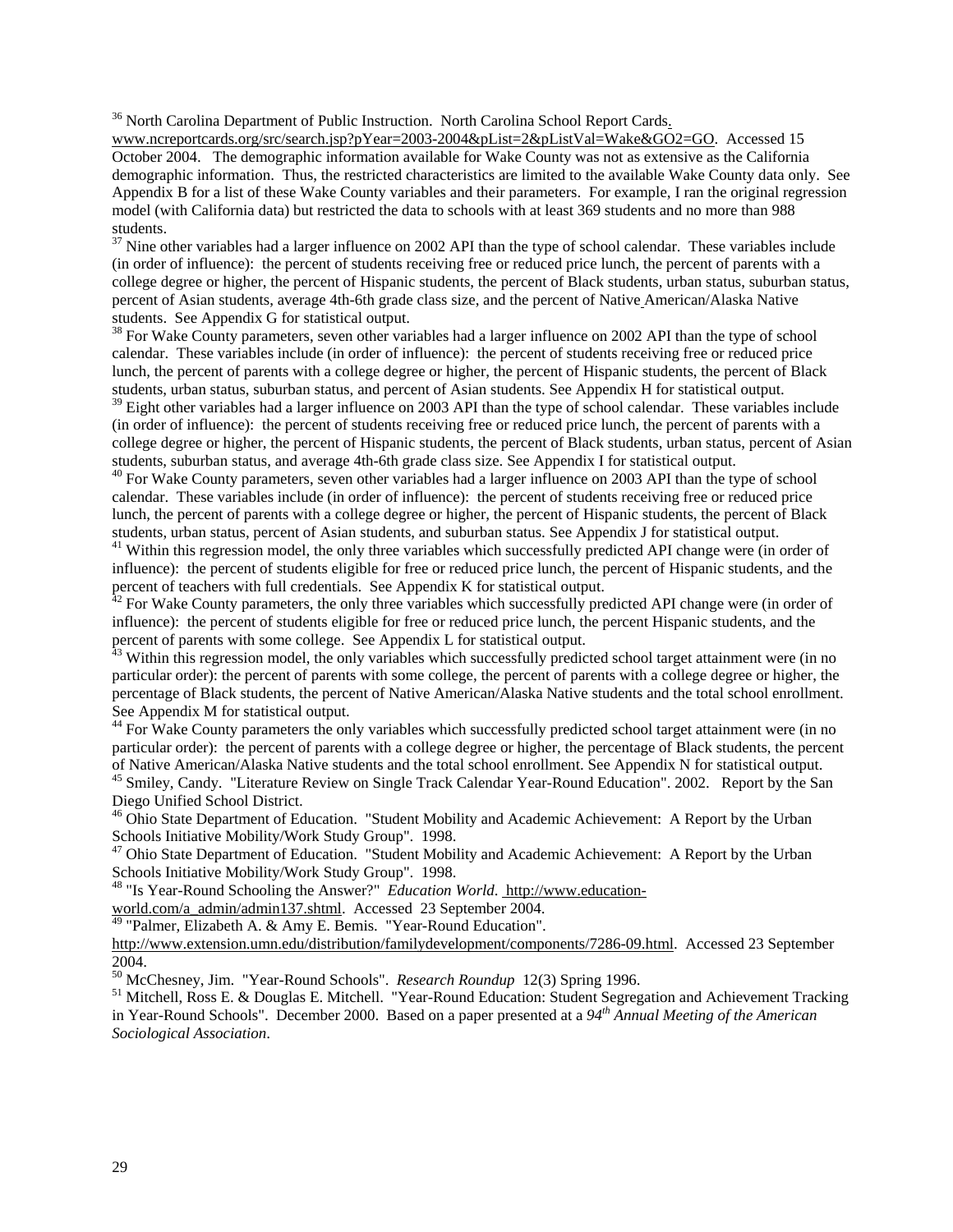<span id="page-30-0"></span> $52$  Another limit to this study is the high correlation of some of the factors in the model. The percent of students eligible for free or reduced price lunch correlated highly with several of the race and parent education variables. The high correlation level may have artificially inflated the overall predictive ability of the model. I chose to include the variable despite the high correlations because it is the only available measure of socio-economic status and thus important to the conclusions. Furthermore, the variable did not correlate highly with school calendar type. I am confident in my conclusions regarding multi-track and traditional schools.

[53](#page-1-0) Wake County Public School System. "2004-2005 Student Assignment Plan Parent Information."

[http://www.wcpss.net/growth-management/parent-info.](http://www.wcpss.net/growth-management/parent-info) Accessed 20 January 2005.<br>
<sup>[54](#page-1-0)</sup> Hui, T[.](http://64.233.161.104/u/ncpublicschools?q=cache:r-_qoQixNngJ:www.ncpublicschools.org/accountability/reporting/2004memo/aypstatus04.pdf+AYP&hl=en&ie=UTF-8) Keung. "Wake may convert 36 to year-rounds". 22 September 2004. *The News & Observer*.<br>
<sup>[55](#page-1-0)</sup> North Carolina Department of Public

[\\_qoQixNngJ:www.ncpublicschools.org/accountability/reporting/2004memo/aypstatus04.pdf+AYP&hl=en&ie=UTF-](http://64.233.161.104/u/ncpublicschools?q=cache:r-_qoQixNngJ:www.ncpublicschools.org/accountability/reporting/2004memo/aypstatus04.pdf+AYP&hl=en&ie=UTF-8)[8](http://64.233.161.104/u/ncpublicschools?q=cache:r-_qoQixNngJ:www.ncpublicschools.org/accountability/reporting/2004memo/aypstatus04.pdf+AYP&hl=en&ie=UTF-8). Accessed 10 December 2004.